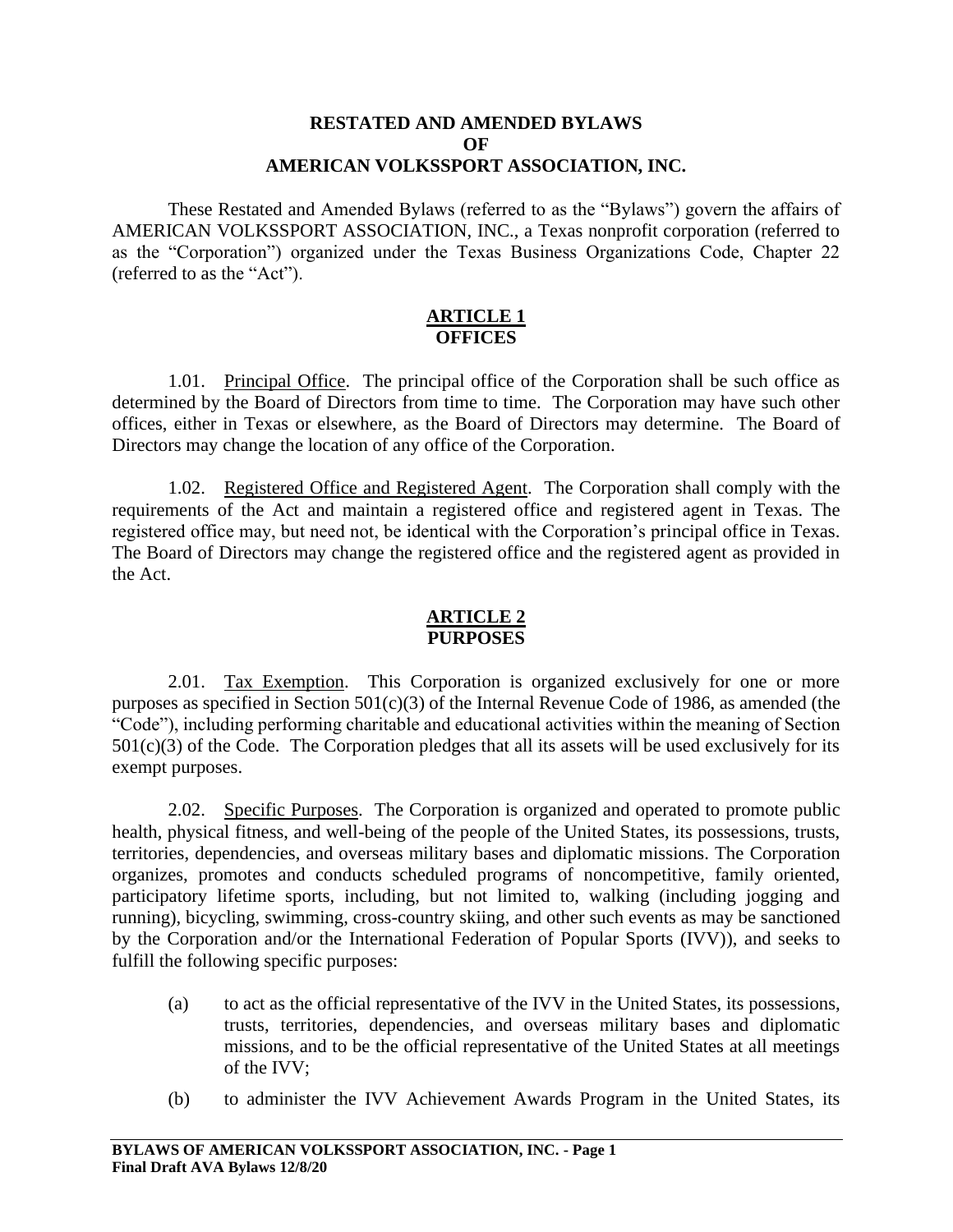possessions, trusts, territories, dependencies, and overseas military bases and diplomatic missions;

- (c) to develop and implement a program of public information and education to engender interest in scheduled programs of noncompetitive, family oriented, participatory lifetime sports;
- (d) to supervise the compilation of a national calendar of sanctioned events to be made available to its member organizations, their members and the general public;
- (e) to increase communication among members and Volkssport participants through the most efficient and timely means of communication;
- (f) to assist in the organization of new Volkssport clubs within the geographic jurisdiction of the AVA;
- (g) to provide an understanding of the benefits of participation in organized programs of noncompetitive, family oriented, participatory lifetime sports;
- (h) to foster a preventive maintenance concept of health care;
- (i) to stress the fun and exhilaration of walking, jogging, running, bicycling, swimming, cross-country skiing, and such other events as may be sanctioned by the Corporation and/or the IVV; and
- (j) to sanction events in conjunction with or under the auspices of the IVV, the AVA and other organizations that align with our mission to do all things necessary and incidental.

All activities of the corporation will be carried on to be responsive to the needs of all persons, without regard to race, religion, sex, age, national or cultural origin, place of residence, economic circumstances, lifestyle, or social status.

### **ARTICLE 3 MEMBERSHIP**

3.01. Regular Membership. Regular membership shall consist of the regular member clubs and state organizations (from now on referred to collectively or, on occasion individually, as "Member(s)") within the geographic jurisdiction of the Corporation.

(a) *Regular Member Clubs.* A regular member club may be formed by any group of persons that subscribes to the purposes of the Corporation and desires to conduct or sponsor AVA-sanctioned events. A regular member club must be operated as or be an element or affiliate of an organization recognized by the Internal Revenue Service as tax-exempt under Section 501(a) of the Internal Revenue Code (or the corresponding provisions of any future United States Internal Revenue Law), or be part of a federal, state or local government agency. This includes but is not limited to organizations described in Sections  $501(c)(3)$  or  $501(c)(4)$ . Regular member clubs shall be entitled to all privileges of membership, including the right to conduct AVA-sanctioned volkssporting events and to vote at meetings of the Members.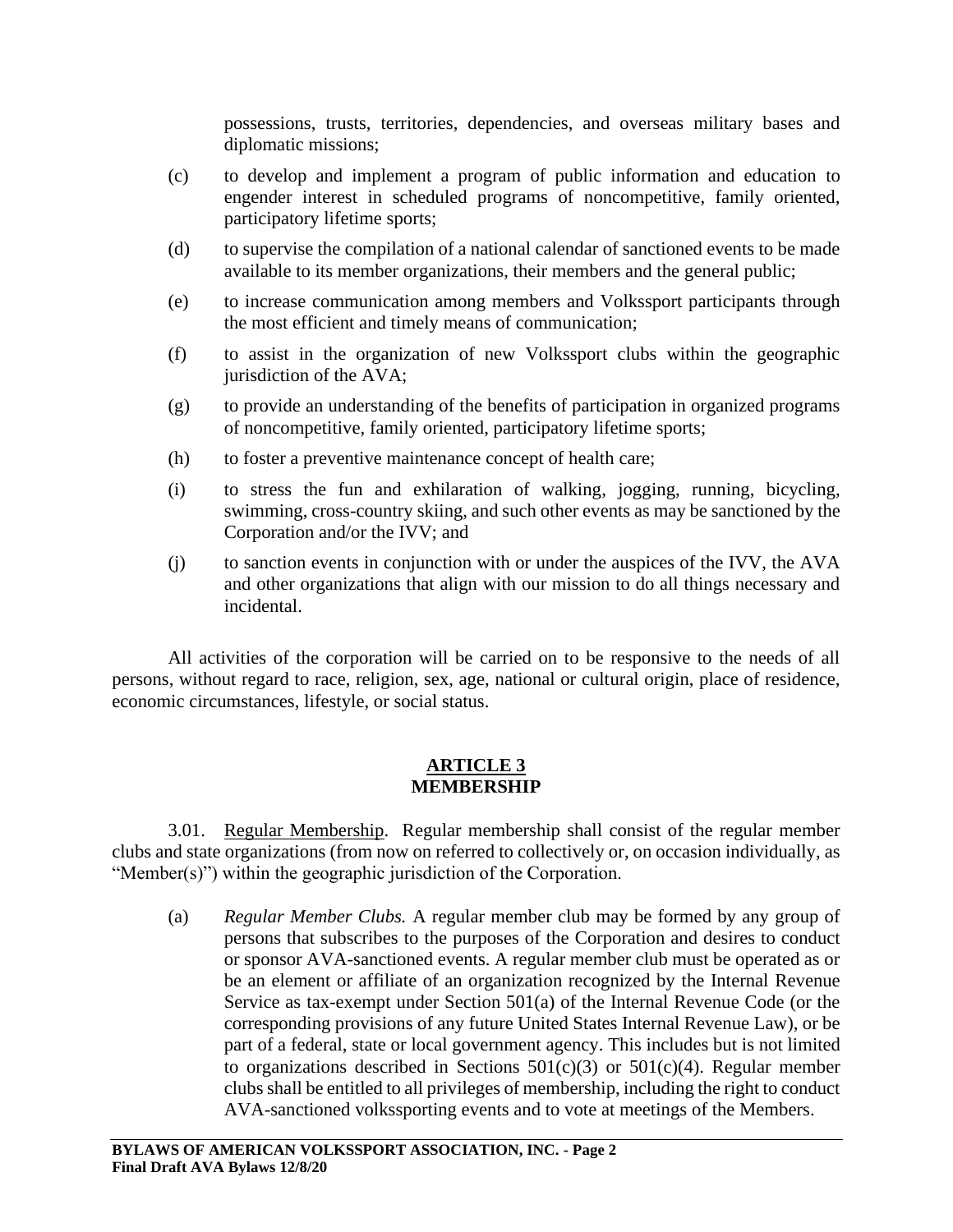(b) *State Organizations*. A state organization may be formed when six regular member clubs exist within a single state and two-thirds of such Members agree to establish a state organization. Only one state organization shall be permitted in each state. Each state organization shall consist of all regular member clubs chartered within that state and may include clubs in adjacent states within the same region. Each state organization which has twelve or more member clubs must have at least four officers: president, vice president, secretary, and treasurer. Other officers may be elected or appointed. A state organization may determine the eligibility and method of election of its officers and the timing of elections. A state organization may enact bylaws and/or other documents required by the laws of the state in which they are chartered, but in cases where they conflict with the Corporation's Bylaws and other documents, the Corporation's governing documents shall prevail. A state organization shall be entitled to all the privileges of membership, including the right to conduct or sponsor AVA-sanctioned volkssporting events and to vote at meetings of the membership.

3.02 AVA Associate Membership.As set out in Section 3.01 of these Bylaws, regular membership in the AVA is AVA Clubs or State Organizations (referred to throughout these Bylaws as "Members"). In order to obtain certain benefits while participating in Volkssports, individuals may become AVA Associate Members. The AVA Associate Program was not meant to and does not replace Regular Member Clubs.

- 3.03. Application Procedures.
- (a) *Regular Membership*. Any group of persons may apply for club membership by submitting a written application to the Corporation.
- (b) *Temporary membership*. The Chief Executive Officer (CEO) may confer temporary membership. Permanent membership shall be granted upon the affirmative vote of the Board of Directors at its next meeting.
- 3.04. Rights and Obligations of Regular Members.
- (a) Rights. Every Regular Member is entitled to participate in activities conducted for Members, to file petitions and to exercise the right to vote.
- (b) Obligations. All Members of the Corporation are obligated to:
	- 1. promote the aims and goals of the Corporation to the best of their abilities;
	- 2. uphold the reputation of the Corporation at all times;
	- 3. obey the Corporation Bylaws;
	- 4. pay dues;
	- 5. submit all required reports to the National Headquarters.
- 3.05. Fees and Dues.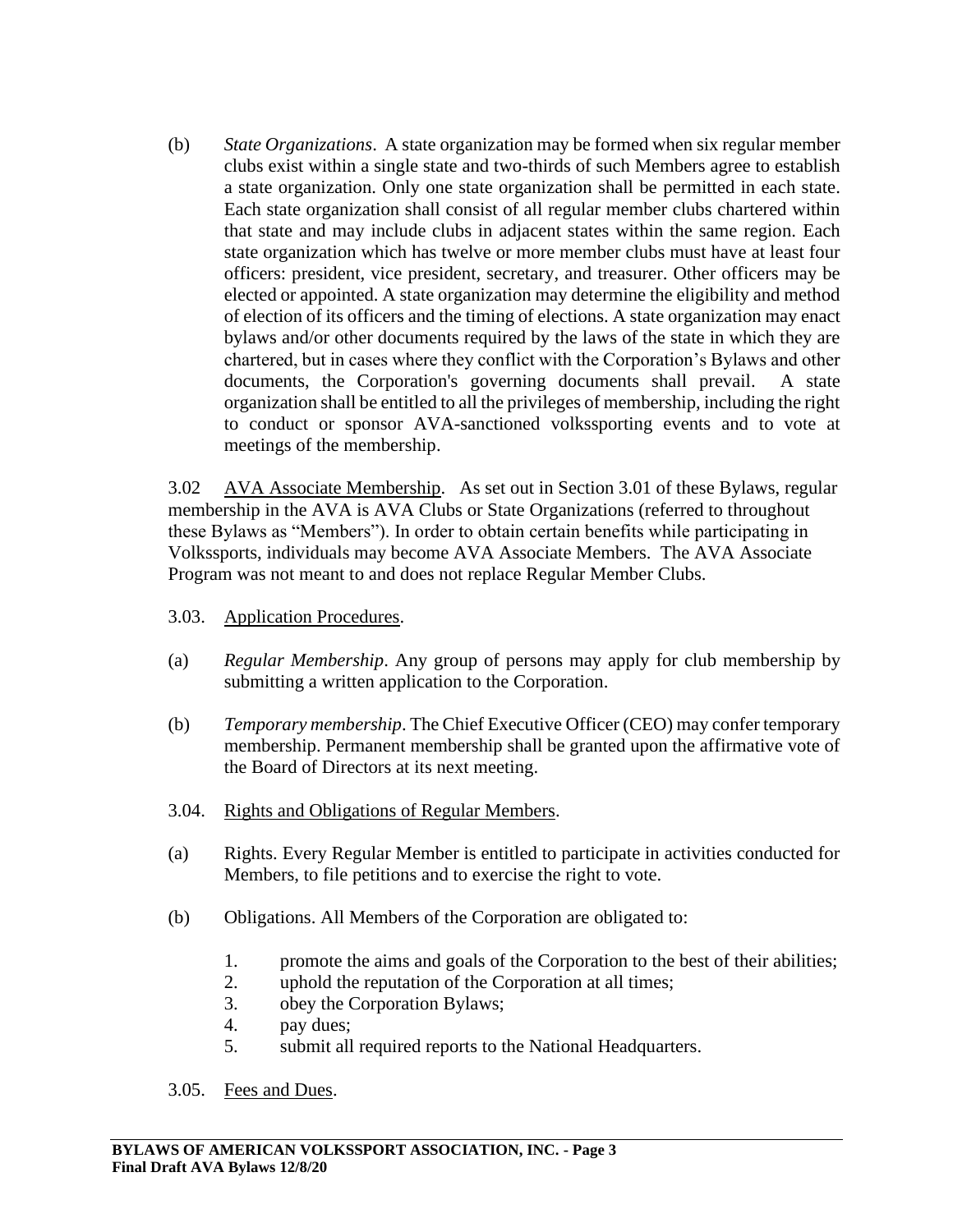(a) *Establishment of Fees and Dues*. The monetary amount of all fees and dues will be determined from time to time by the Board of Directors.

(b) *Late Fees*. The Board of Directors may establish and impose penalties for the late payment of any debt to the Corporation.

(c) *Delinquencies*. Members, which are delinquent in the payment of debts to the Corporation and which have not received prior approval for postponement of payment of fees, may not sponsor AVA-sanctioned events until such delinquencies are paid in full. Members, which have delinquencies forty-five days before a regular or special membership meeting, shall be denied voting privileges at that meeting.

- 3.06. Termination of Membership.
- (a) *Termination*. Membership in the Corporation ends upon dissolution, resignation, or expulsion of the Member.
- (b) *Resignation*. Any Member desiring to resign from the Corporation shall submit its resignation in writing to the National Headquarters who shall present the resignation to the Board of Directors for action. No Member's resignation shall be accepted until all outstanding debts, obligations, and liabilities to the Corporation have been satisfied.
- (c) *Expulsion*. A Member may be recommended for expulsion from the Corporation for:
	- 1. acting in a grossly negligent manner or contrary to the best interest of the Corporation;
	- 2. publicly damaging the reputation of the Corporation;
	- 3. failing to meet its obligations; or
	- 4. violating the Corporation Bylaws.
- (d) *Procedures*. The Board of Directors shall decide upon the expulsion of a Member by the following process:
	- 1. Appointment of Committee. If a Member is charged with committing any misconduct under Section 3.06 (c) of this Article, the Chair shall appoint, without delay, a special committee of at least three persons to conduct a confidential investigation of the alleged misconduct.
	- 2. Committee Duties. The committee so appointed shall conduct such confidential investigation expeditiously.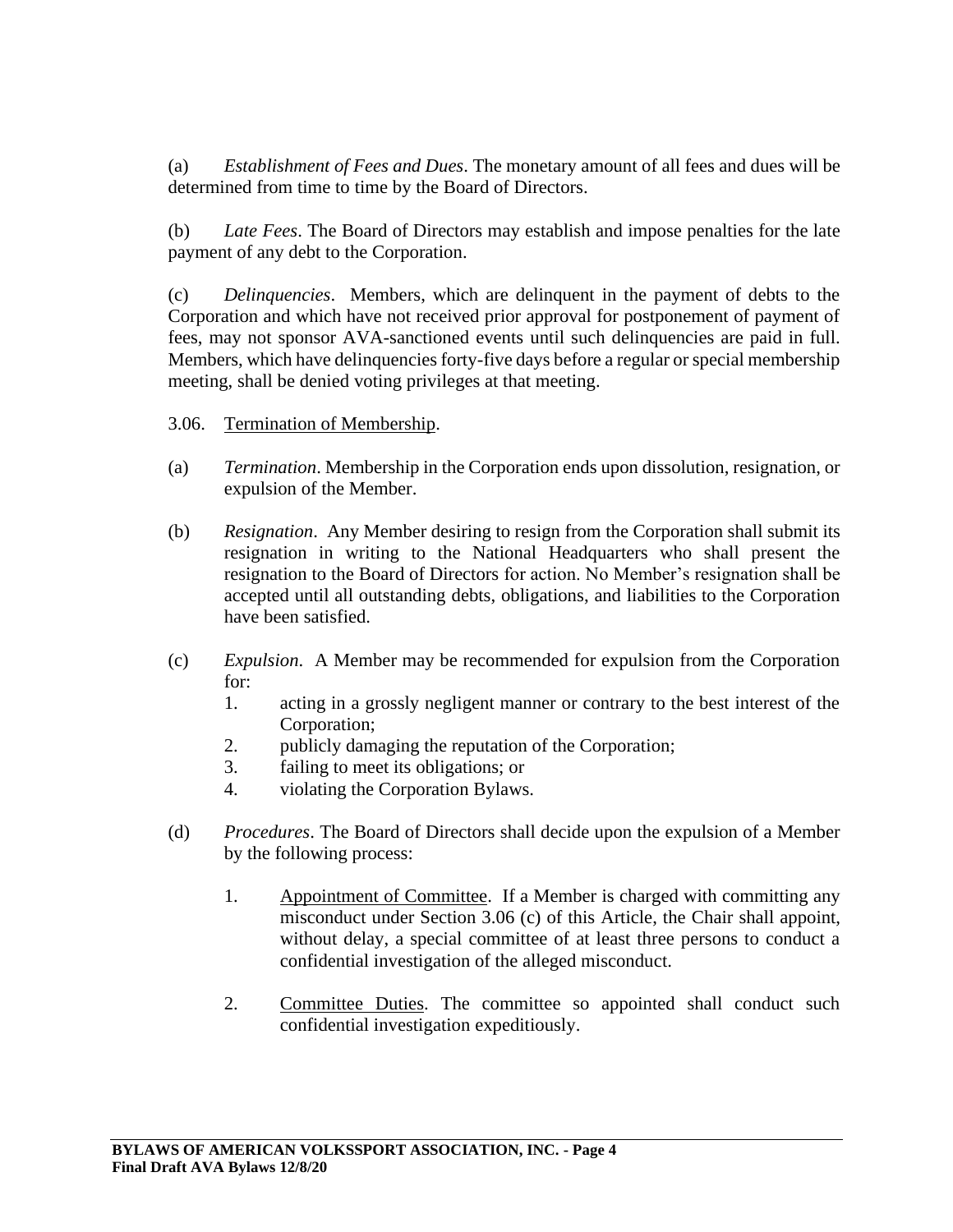- 3. Committee Report. Upon completing its investigation, the committee shall report to the Board of Directors, in executive session, either exonerating the accused Member or proffering specific charges of misconduct.
- 4. Notice of Hearing. If charges of misconduct are proffered, the Board of Directors shall give the accused Member formal notification, in writing, of such charges and set a date for a formal hearing of such charges before the Board of Directors.
- 5. Hearing. At the hearing upon such charges, the Board of Directors, sitting in executive session, shall hear the evidence upon both sides and shall then render a verdict of guilt or exoneration.
- 6. Expulsion. If a Member is found guilty, the Board of Directors shall expel the Member, require the return all IVV and AVA materials in its possession, including the Club's Membership Charter, to the Corporation National Headquarters and settle all outstanding debts, obligations, and disabilities with the Corporation.

3.07 Honorary Membership. The Board of Directors may confer honorary membership upon an individual or group, whose actions have greatly assisted or promoted the aims and purposes of the Corporation. An honorary Member shall be exempt from payment of fees and dues and shall be entitled to all privileges of regular membership, except the right to conduct or sponsor Corporation sanctioned volkssporting events or to vote at meetings of the Members.

# **ARTICLE 4 BOARD OF DIRECTORS**

4.01. Membership. The elected National Officers, Regional Directors, up to three At-Large members, and the CEO shall constitute the Board of Directors. The CEO shall be a nonvoting, ex-officio member of the Board of Directors.

4.02. Management. The Board of Directors shall manage and govern the affairs of the Corporation.

4.03. Number, Term, and Qualifications. The powers of the Corporation shall be exercised by or under the authority of, and the property, business, and affairs of the Corporation shall be managed under the direction of a board of not less than three (3) and not more than eighteen (18) Directors, as may be determined by the Board of Directors from time to time, provided that the number of Directors shall not be decreased to less than three (3) and that no decrease in the number of Directors shall have the effect of shortening the term of any incumbent Director. The CEO shall be a Director and count towards the minimum and maximum number allowed under this provision. Directors who are National Officers shall serve the term described in Section 4.04. Regional Directors shall serve the term described in Article 6.07.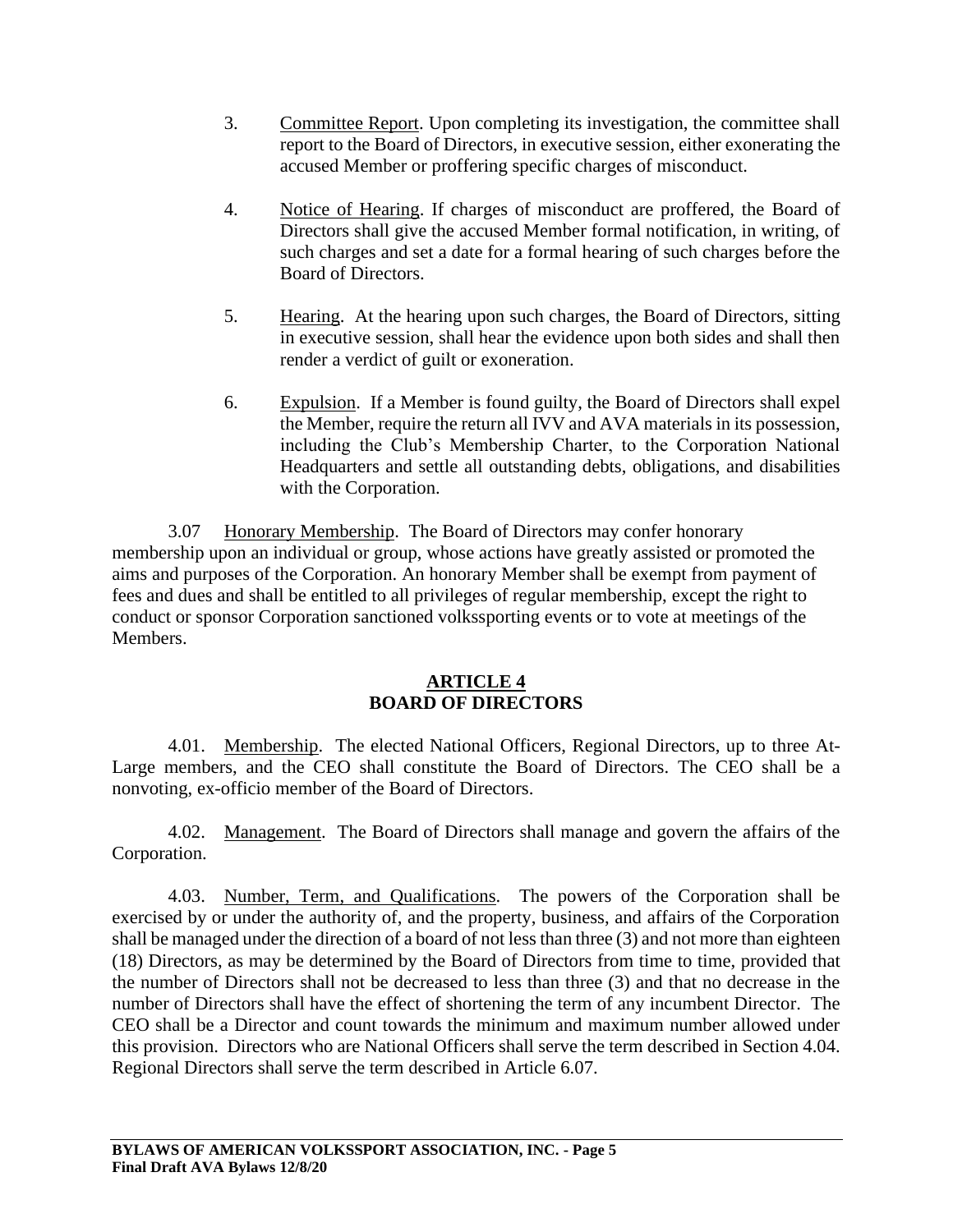- 4.04. Eligibility National Officers.
- (a) Elected National Officers must reside within the geographic jurisdiction of the AVA, excluding overseas military or diplomatic addresses.
- (b) If an elected National Officer establishes a permanent residence outside the geographic jurisdiction of the of the Corporation during the term of office, the Executive Committee shall immediately declare the office vacant and the Board of Directors will fill the position by following Section 4.07 of this Article.
- (c) A person who is considered "not in good standing" with the Corporation shall not be eligible to be an elected National Officer. A person "not in good standing" is defined as an individual with a debt, obligation or liability to the Corporation that has been delinquent for five months. A debt, obligation or liability shall be considered delinquent if it has not been settled within thirty days of the date it was due.
- (d) No person may hold more than one National Office at the same time.
- (e) No person may hold a National Office and serve as a Regional Director at the same time.
- (f) No person may serve more than two consecutive two-year terms in the same position as a National Officer.
- 4.05. At-Large Directors.
- (a) *Selection Procedure*.
	- 1. Skills needed on the Board will be determined by the members of the Board. The Board will determine the number of available At-Large positions and announce to the Membership those skills needed, number of open At-Large Director positions, and the suspense for receiving nominations.
	- 2. Any Associate Member of the Corporation in good standing may make a nomination for one or more of the open At-Large Director seats on the Board. This nomination must be received by the Board Secretary in writing no later than the established suspense.
	- 3. The Board will assess each nominee for the skills needed on the board, the general benefit that each nominee will bring to the Board and Corporation, and their commitment to serve. From the nominees received from the Associate Members, the Board will approve a slate of nominees that will be presented to the Associate Members of the Corporation for selection by written vote. The Board will also announce the way the vote will be taken and the suspense for any vote to be received and counted.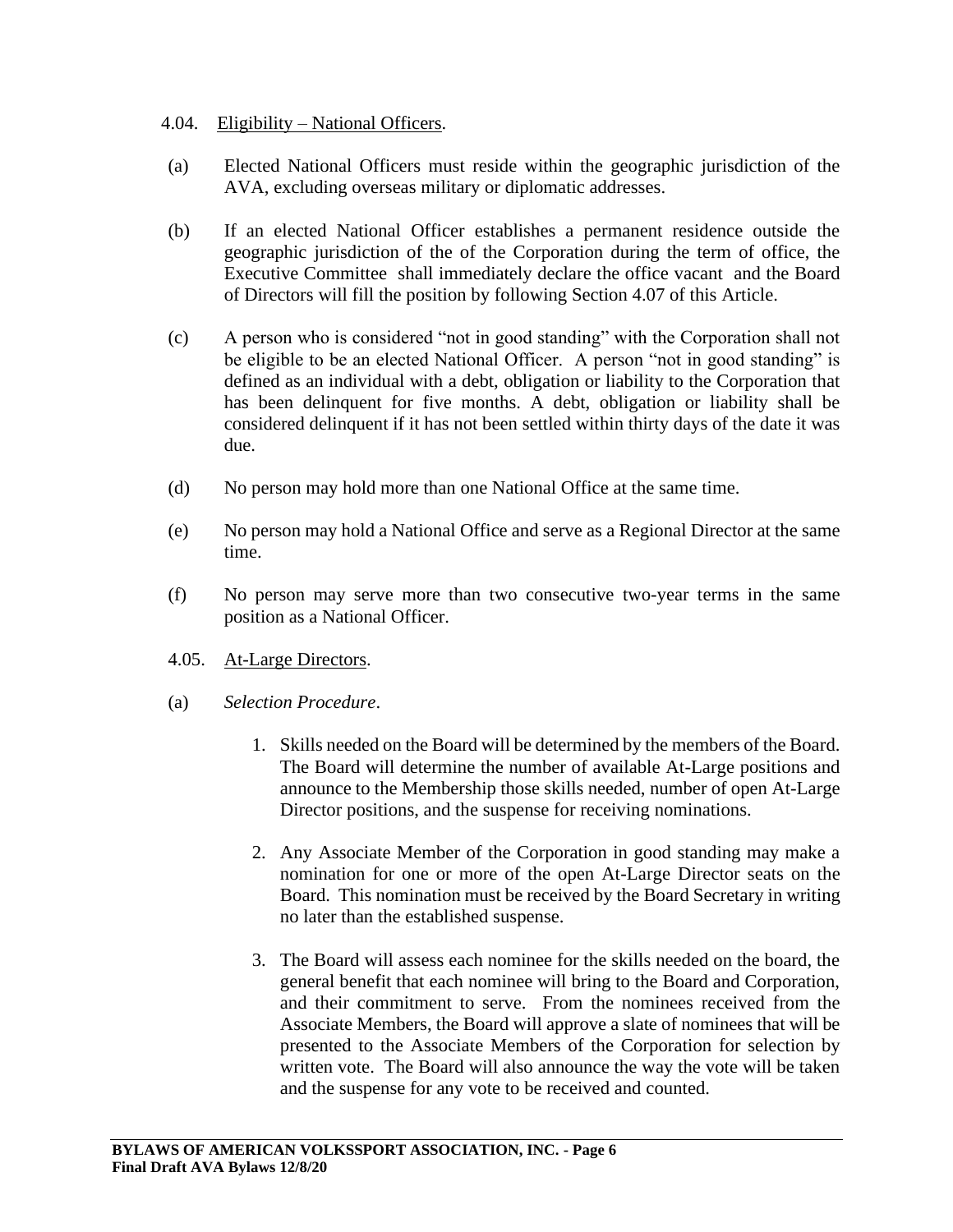- 4. While it is incumbent upon the Board to determine the number of At-Large Members, no more than three are allowed at any time. While their terms can run concurrently, their terms can also be staggered to provide more flexibility to the Board in ensuring that the right skill mix is always available.
- (b) Term of Office. The term for each At-Large Member shall be two years. The term of office shall begin with the first Board meeting (in person or electronic) immediately following the validation of their election by the Board.
- (c) Term Limits. At-Large Members can serve no more than two consecutive terms of office. Re-election for a second term will be done by majority vote of the Board.
- 4.06. Nomination of National Officers.
- (a) A Nominating Committee of not less than five individuals shall be elected by a majority vote of the members of the Board of Directors at least six months before the regular membership meeting.
- (b) It shall be the duty of the Nominating Committee to nominate candidates for the National Offices to be filled by election at the regular membership meeting. No member of the Nominating Committee may accept nomination for a National Office. If a committee member does choose to run for National Office, such candidate's membership on the Nominating Committee shall terminate, and the Board of Directors shall immediately elect a replacement.
- (c) The Nominating Committee shall report to the Members by letter at least thirty days before the regular membership meeting.
- (d) The National Officers shall be elected at large by secret ballot at the regular membership meeting.
- (e) Nominations from the floor shall not be permitted.
- (f) Where only one candidate for a National Office has been nominated, no ballots shall be cast by the Members and the Chair shall call for a voice vote of the Members.
- (g) If more than two candidates are nominated for the same National Office, and upon the first ballot no candidate receives a majority of the ballots cast, the two candidates receiving the most ballots shall run against each other. Upon the subsequent ballot, the candidate receiving a majority vote shall be declared elected.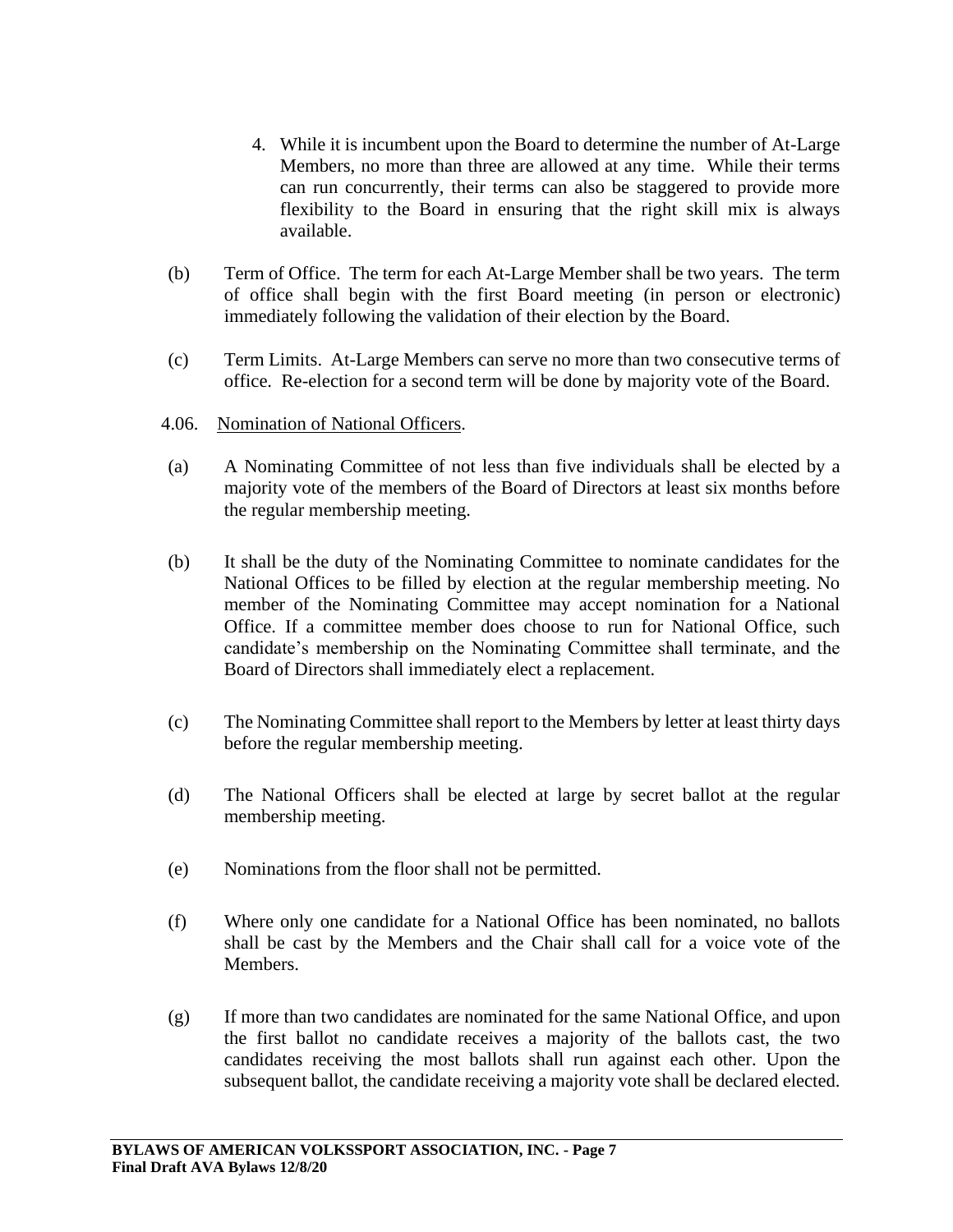(h) Contributions from a member club or state organization to a candidate for National Office shall be limited to \$200.00 or ten percent of the club's gross income for the year, whichever is less. Monies contributed to an individual's campaign for election may be used only for that purpose. Once the campaign is completed, all remaining campaign funds must be returned to the contributing club or clubs or given to an organization that has IRS  $501(c)(3)$  status.

4.07. Election of Directors. A person who meets any qualification requirements to be a Director and who has been duly nominated may be elected as a Director. At-Large Directors shall be elected as described in Section 4.05. National Officers shall be elected as described in Section 4.06(d). Regional Directors shall be elected as described in Section 6.06. Each Director shall hold office until a successor is elected and qualified. A Director may be elected to succeed himself or herself as director.

4.08. Vacancies. Vacancies on the Board of Directors shall exist upon: (a) the death, resignation, or removal of any Director; (b) an increase in the authorized number of Directors; or (c) the failure of the Members to elect a National Officer or the Region to elect a Regional Director. In addition to Section 4.25, the Board of Directors may declare the office of a Director vacant if the Director: is adjudged incompetent by a court, is convicted of a crime involving moral turpitude, or does not accept the office of Director, in writing or by attending a meeting of the Board of Directors, within thirty (30) days' notice of election. A Director elected to fill a vacancy shall be elected for the unexpired term of the predecessor in office. Vacancies reducing the number of Directors to less than three (3) shall be filled before the transaction of any other business.

4.09. Officers of the Board. The elected National Officers of the AVA shall be Chair, Vice Chair, Board Secretary, and Finance Chair. At every meeting of the Board of Directors, the Chair shall preside, and if not, the Vice Chair shall preside. The Board Secretary shall keep Minutes at the Board meetings. When the Board Secretary is absent from any meeting, the Chair, or the person presiding, may appoint any person to act as Board Secretary of the meeting. The Board Secretary shall give the Board meeting minutes to the Corporate Secretary after they are approved by the Board.

## 4.10. **Duties of National Officers**

- (a) **Chair.** The AVA Chair shall:
	- 1. preside at all meetings of the Members, the Board of Directors, and the Executive Committee;
	- 2. serve ex-officio as a member of all committees except the Nominating Committee;
	- 3. perform such duties as are customarily performed by the Chair of nonprofit corporations and similar associations; and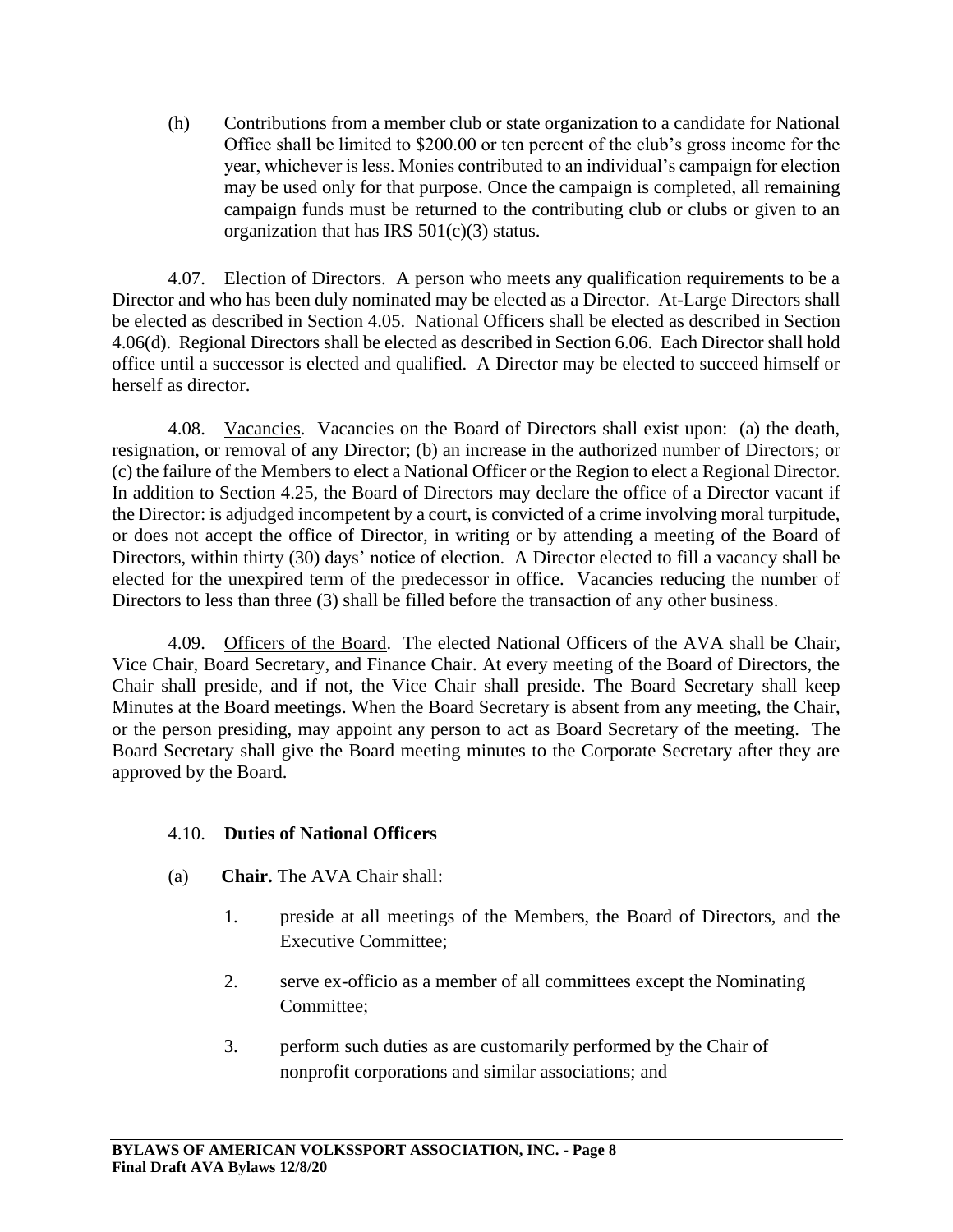- 4. perform such other duties as prescribed by the Board of Directors.
- (b) **Vice Chair.** The Vice Chair shall:
	- 1. preside at all meetings of the Members, the Board of Directors, and the Executive Committee in the absence of the AVA Chair;
	- 2. succeed to the office of AVA Chair for the balance of the unexpired term in the event of a vacancy in the office of AVA Chair;
	- 3. perform such duties as are customarily performed by the vice chair of nonprofit corporations and similar associations; and
	- 4. perform such duties as are prescribed by the AVA Chair and the Board of Directors.
- (c) **Board Secretary.** The Board Secretary shall:
	- 1. keep a record of all proceedings of the Members, the Board of Directors, and the Executive Committee;
	- 2. perform such duties as customarily performed by the secretary of nonprofit corporations and similar association; and
	- 3. perform such other duties as are prescribed by the AVA Chair and the Board of Directors.
- (d) **Finance Chair**. The Finance Chair shall be in charge of oversight of the financial and budgeting affairs of the Corporation. The Finance Chair shall present a report on the finances and budgeting at each regular meeting of the Board. The Finance Chair shall perform such other duties as prescribed by the AVA Chair and the Board of Directors.

4.11. Regular Meetings. Unless otherwise ordered by the Board of Directors, regular meetings of the Board shall be held at least semiannually. The meetings may be held either within or without the State of Texas and may be held by conference call or any electronic means if the resolution does not specify the location of the meetings. No notice of regular meetings of the Board is required other than a resolution of the Board of Directors stating the date and time of the meetings or conference calls.

4.12. Special Meetings. Special meetings of the Board of Directors may be called by or at the request of the Chair, CEO, Board Secretary, or any three Directors. A person or persons authorized to call special meetings of the Board of Directors may fix any place as the place for holding the special meeting. The person or persons calling a special meeting shall notify the Board Secretary of the information required to be included in the notice of the meeting. The Board Secretary, with a copy to the Corporate Secretary, shall give notice to the Directors as required in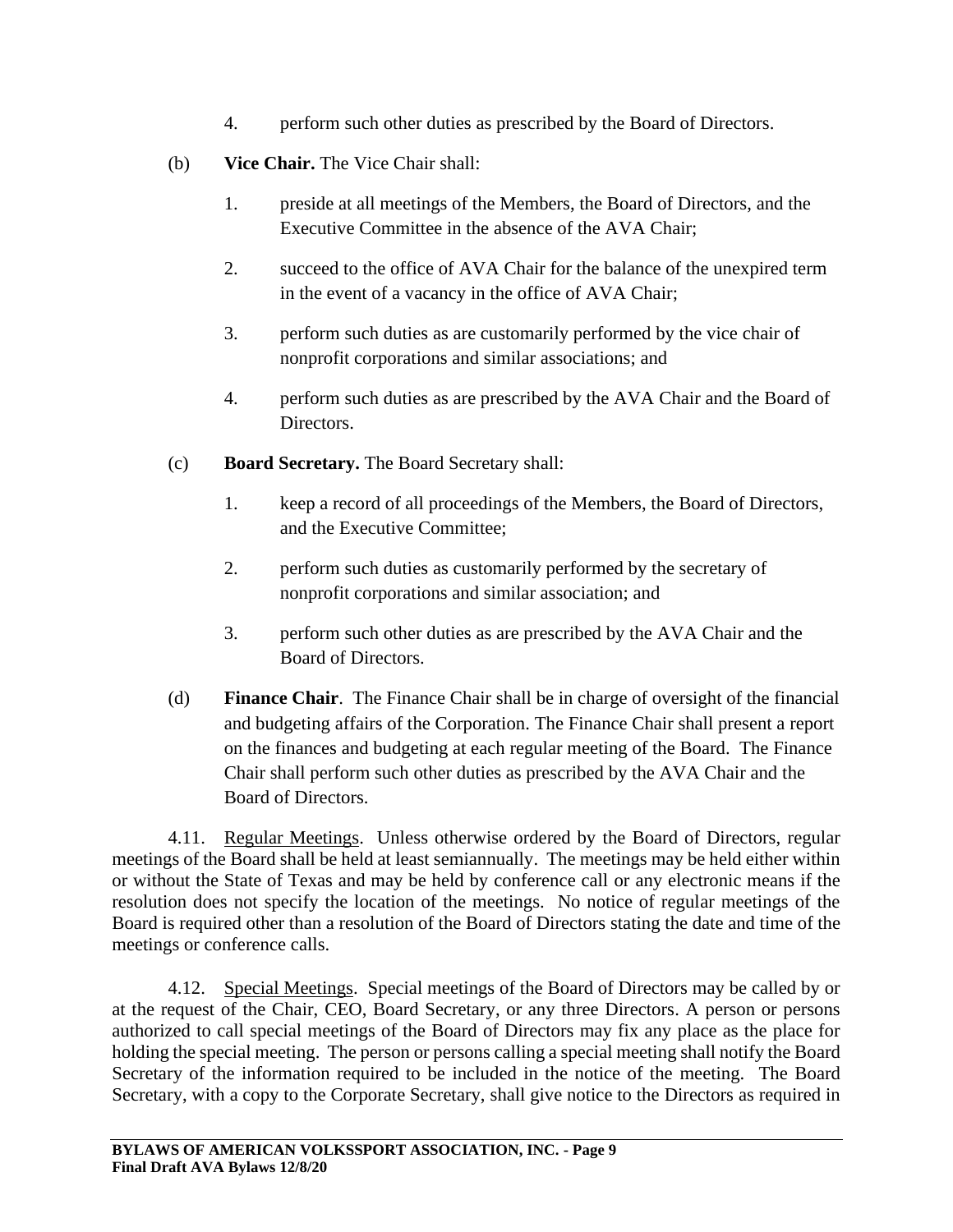the Bylaws.

4.13. Action by Consent of Board Without Meeting. Any action required or permitted to be taken by the Board of Directors may be taken without a meeting, and with the same force and effect as a unanimous vote of Directors, if all Directors consent in writing or by electronic mail (email) to the action. Such consent may be given individually or collectively.

4.14. Notice. Written, printed, or electronic notice of any special meeting of the Board of Directors shall be delivered to each Director not less than ten (10) nor more than sixty (60) days before the date of the meeting. The notice shall state the place, day, and time of the meeting, who called the meeting, and the purpose or purposes for which the meeting is called.

4.15. Quorum. A majority of the number of Directors then in office shall constitute a quorum for the transaction of business at any meeting of the Board of Directors. The Directors present at a duly called or held meeting at which a quorum is present may continue to transact business even if enough Directors leave the meeting so that less than a quorum remains. However, no action may be approved without the vote of at least a majority of the number of Directors required to constitute a quorum.

4.16. Powers of Board of Directors. In addition to the powers and authorities expressly conferred by these Bylaws upon them, the Board may exercise all such powers of the Corporation and do all such lawful acts and things as are not directed or required to be exercised or done by statute, the Restated and Amended Certificate of Formation, or these Bylaws.

4.17. Duties of Directors. Directors shall discharge their duties, including any duties as committee members, in good faith, with ordinary care, and in a manner they reasonably believe to be in the best interest of the Corporation. Ordinary care is care that ordinarily prudent persons in similar positions would exercise under similar circumstances. In the discharge of any duty imposed or power conferred on Directors, they may in good faith rely on information, opinions, reports, or statements, including financial statements and other financial data, concerning the Corporation or another person that were prepared or presented by a variety of persons, including officers and employees of the Corporation, professional advisors or experts such as accountants or attorneys. A Director is not relying in good faith if the Director has knowledge concerning a matter in question that renders reliance unwarranted.

Directors are not deemed to have the duties of trustees of a trust concerning the Corporation or concerning any property held or administered by the Corporation, including property that may be subject to restrictions imposed by the donor or transferor of the property.

4.18. Duty to Avoid Improper Distributions. Directors who vote for or assent to improper distributions are jointly and severally liable to the Corporation for the value of improperly distributed assets, to the extent that debts, obligations, and liabilities of the Corporation are not after that paid and discharged. Any distribution made when the Corporation is insolvent, other than in payment of corporate debts, or any distribution that would render the Corporation insolvent is an improper distribution. A distribution made during liquidation without payment and discharge of or provision for all known debts, obligations, and liabilities, is also improper. Directors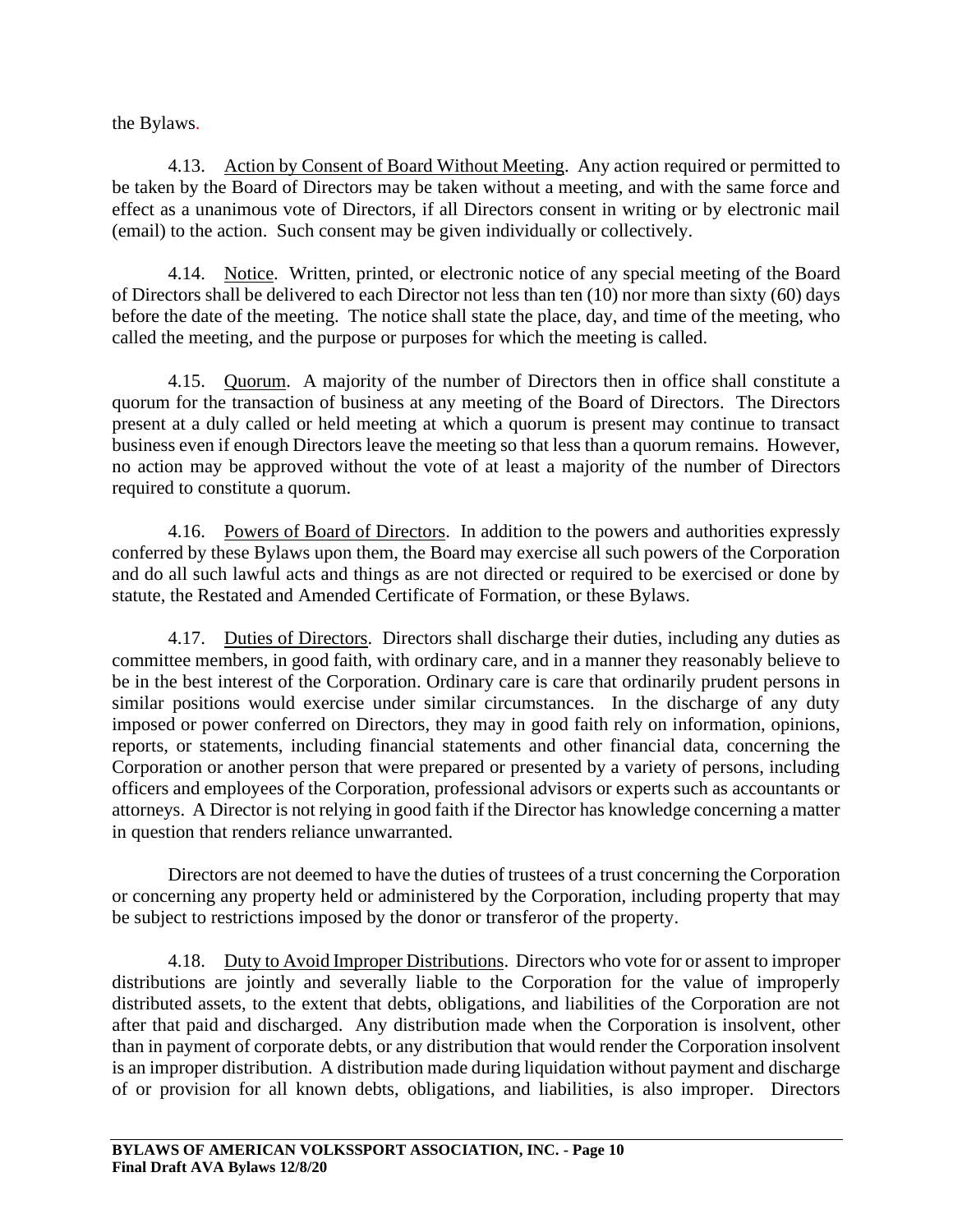participating in a Board meeting at which the improper action is taken are presumed to have assented unless they dissent in writing. The written dissent must be filed with the Board Secretary before adjournment or mailed to the Board Secretary by registered mail or email immediately after adjournment.

A Director is not liable if, in voting for or assenting to a distribution, the Director (1) relies in good faith and with ordinary care on information, opinions, reports, or statements, including financial statements and other financial data, prepared or presented by one or more officers or employees of the Corporation; legal counsel, public accountants, or other persons as to matters the Director reasonably believes are within the person's professional or expert competence; or a committee of the Board of Directors of which the Director is not a member; (2) while acting in good faith and with ordinary care, considers the assets of the Corporation to be at least that of their book value; or (3) in determining whether the Corporation made adequate provision for payment, satisfaction, or discharge of all of its liabilities and obligations, relied in good faith and with ordinary care on financial statements or other information concerning a person who was or became contractually obligated to satisfy or discharge some or all of these liabilities or obligations. Furthermore, Directors are protected from liability if, in the exercise of ordinary care, they acted in good faith and in reliance on the written opinion of an attorney for the Corporation.

Directors who are held liable for an improper distribution are entitled to contribution from persons who accepted or received the improper distributions knowing they were improper. The contributions are made in proportion to the amount received by each such person.

4.19. Delegation of Duties. Directors are entitled to select advisors and delegate duties and responsibilities to them, such as the full power and authority to purchase or otherwise acquire stocks, bonds, securities, and other investments on behalf of the Corporation; and to sell, transfer, or otherwise dispose of the Corporation's assets and properties at a time and for a consideration that the advisor deems appropriate. The Directors have no liability for actions taken or omitted by the advisor if the Board of Directors acts in good faith and with ordinary care in selecting the advisor. The Board of Directors may remove or replace the advisor, with or without cause.

4.20. Voting Rights. Each member of the Board of Directors shall be entitled to one vote, except the CEO who shall have no vote, on each matter submitted to a vote of the Board of Directors.

4.21. Actions of Board of Directors. The Board of Directors shall try to act by consensus. However, the vote of a majority of Directors present and voting at a meeting at which a quorum is present shall be sufficient to constitute the act of the Board of Directors unless the law or the Bylaws require the act of a greater number. A Director who is present at a meeting and abstains from a vote is considered to be present and voting to determine the decision of the Board of Directors.

4.22. Presumption of Assent. Unless the dissent is specifically noted in the minutes, all Directors shall be deemed to have voted for the action, If the Board Secretary of the meeting refuses to note the dissent in the minutes, the dissenting Director shall mail, using certified or registered mail, the dissent to the Corporate Secretary within one business day after the Board of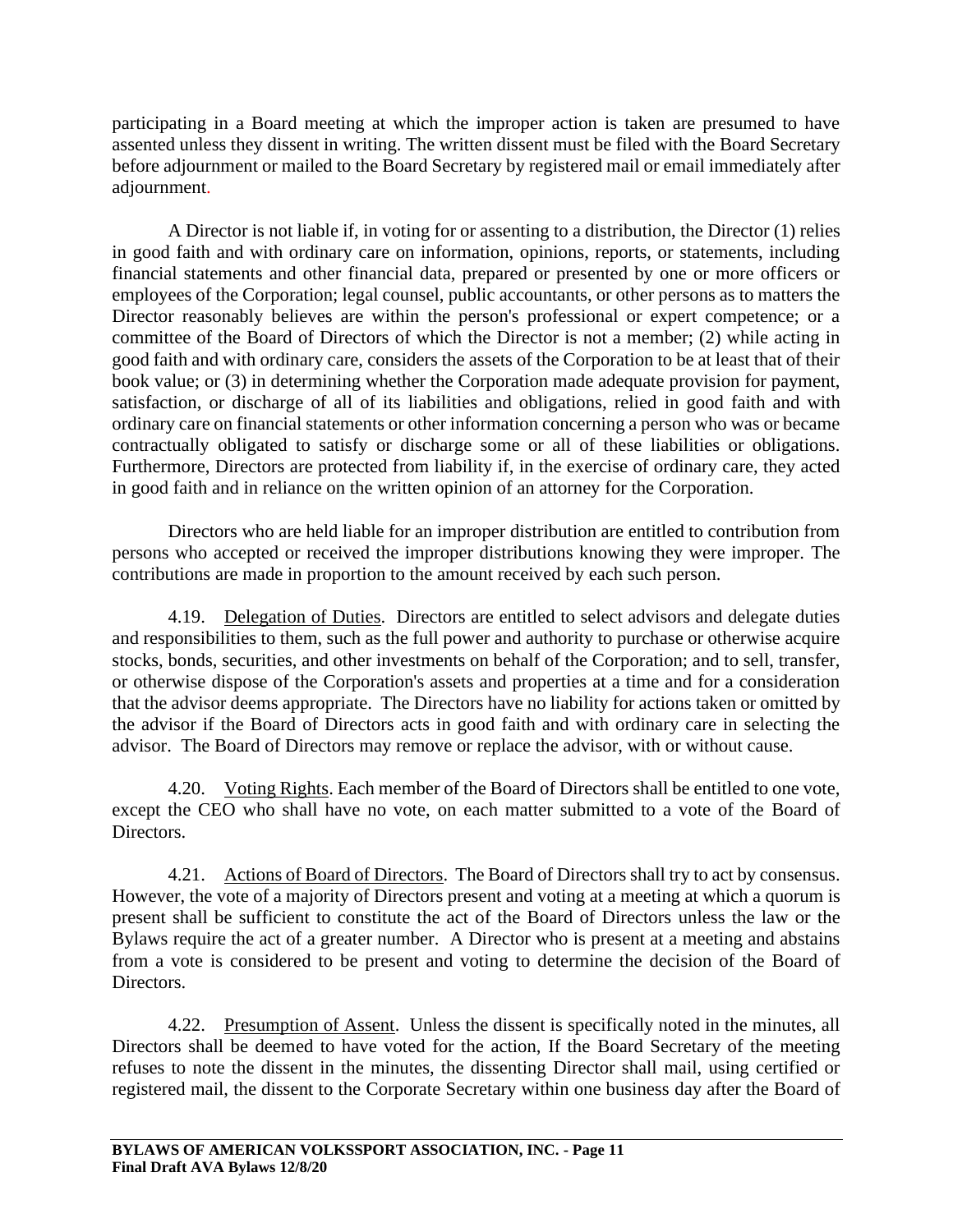Directors adjourn the meeting. The Corporate Secretary shall include the dissent's letter with the minutes of the Board meeting.

4.23. Proxies. A Director may not vote at a meeting of the Board of Directors by proxy.

4.24. Compensation. Directors may not receive compensation or salaries for their services as a Director. A Director shall be entitled to reimbursement for reasonable expenses incurred in carrying out his or her duties as a Director, including any cost incurred to attend the meetings by the Board. A Director may serve the Corporation in any other capacity and receive compensation for those services as permitted by law.

4.25. Removal of Directors. Failure or refusal to perform prescribed duties shall constitute grounds for removal of any Director. Any National Officer, Regional Director, or an At-Large Director may be removed from office and membership on the Board of Directors by either of two methods. First, a written recall motion instituted by a Member and endorsed by at least twenty-five percent of the Members shall be submitted to the Board of Directors. The National Officer, Regional Director, or At-Large Director shall be removed upon a majority vote of the Members at any regular or special membership meeting of the Corporation. Second, a recall motion instituted by a Director and endorsed by at least five members of the Board of Directors shall be submitted at any regular or special meeting of the Board of Directors. The National Officer, Regional Director, or At-Large Director shall be removed upon the affirmative vote of at least three-fourths of the members of the Board of Directors currently in office (excluding the proposed removal candidate) at any regular or special meeting of the Board of Directors.

4.26. Resignation of Directors. Any Director may resign at any time by giving written notice to the Board of Directors, the CEO, or the Board Secretary. Such resignation shall take effect at the time specified in the notice, and, unless otherwise specified in the notice, the acceptance of such resignation shall not be necessary to make it effective.

## **ARTICLE 5 OFFICERS OF THE CORPORATION**

5.01. Officer Positions. The officers of the Corporation shall be a President CEO and a Secretary, and the CEO and Secretary shall not be the same person. The Executive Committee may create additional officer positions, define the authority and duties of each such position, and elect or appoint persons to fill the positions.

5.02. General Duties. All officers and agents of the Corporation, as between themselves and the Corporation, shall have such authority, perform such duties, and manage the Corporation as may be provided in these Bylaws or as may be determined by resolution of the Executive Committee not inconsistent with these Bylaws.

5.03. Term of Office. Except for the CEO, the term of office for each elected Corporate Officer shall be two years or until a successor is duly elected. Each officer shall hold office until a successor is duly elected and qualified. An officer may be elected to succeed himself or herself in the same office. The term of office shall begin following the close of the regular membership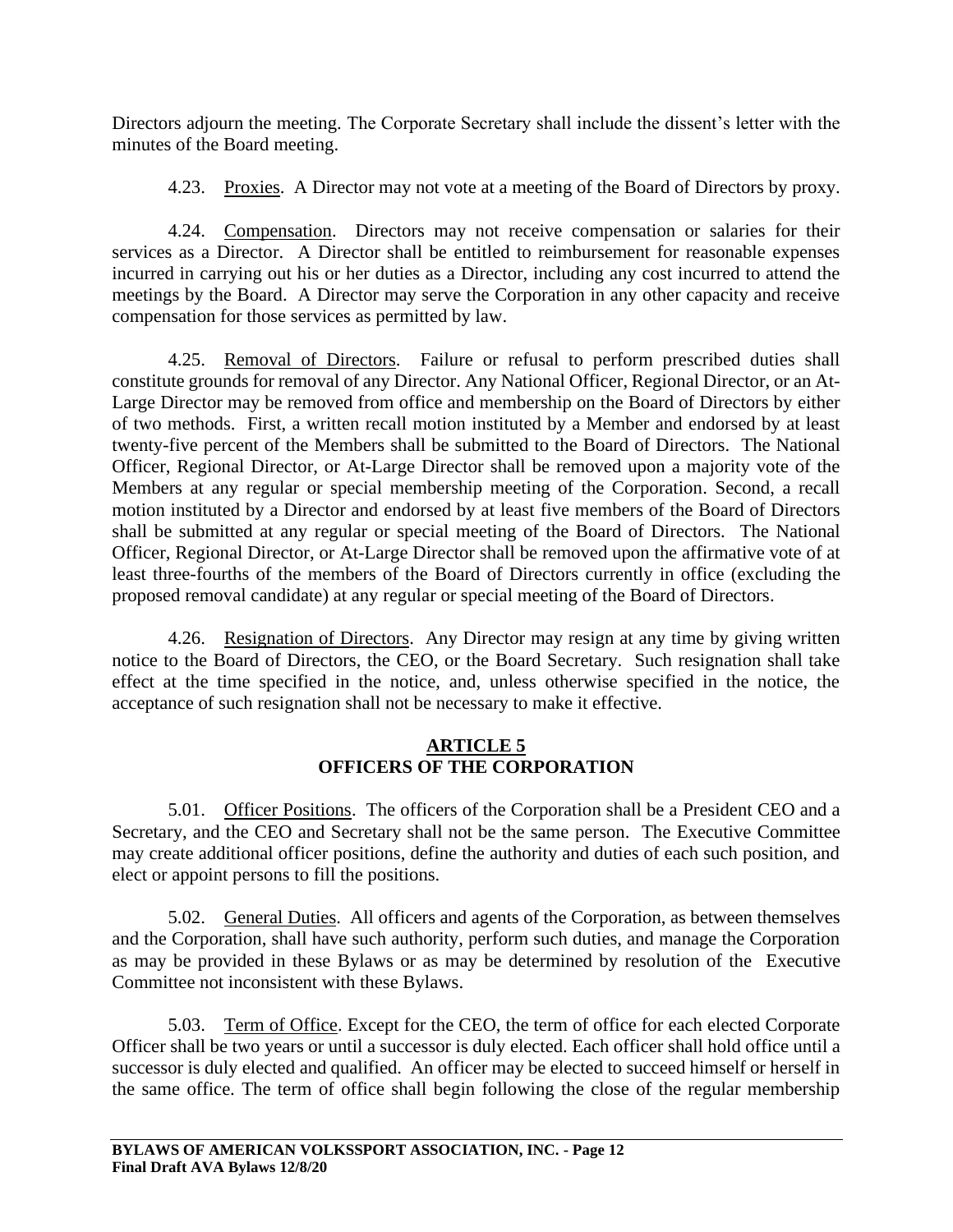meeting at which they were elected.

5.04. Removal. The Board of Directors may vote to remove any Corporate Officer at any time, with or without good cause. A meeting to consider the removal of a Corporate Officer may be called with notice to the Board of Directors. The notice of the meeting shall state that the issue of possible removal of the Corporate Officer will be on the agenda. The Corporate Officer may be removed by the affirmative vote of a majority of the Board of Directors.

5.05. Resignation. Any officer may resign at any time by giving written notice to the Chair of the Board of Directors. Such resignation shall take effect at the time specified in the notice, and, unless otherwise specified in the notice, the acceptance of such resignation shall not be necessary to make it effective. Such resignation shall be without prejudice to the contract rights, if any, of the Corporation.

5.06. Vacancies. A vacancy in any elected National Officer, to include the CEO, shall be filled by election of a replacement by a majority vote of the Board of Directors at any regular or special meeting of the Board of Directors. The successor to a vacancy shall serve for the unexpired term.

5.07 President (CEO). The President of the corporation shall be the chief executive officer of the Corporation and a member of the Board of Directors. The CEO shall perform the duties of a president, as described in the Act. The President of the Corporation shall be referred to as the Chief Executive Officer (CEO). The CEO shall supervise and control all the business and affairs of the Corporation. The CEO shall serve as an ex-officio member of all committees except the Nominating Committee. The CEO may execute any deeds, mortgages, bonds, contracts, or other instruments that the Executive Committee has authorized to be executed. However, the CEO may not execute instruments on behalf of the Corporation if this power is expressly delegated to another officer or agent of the Corporation by the Board of Directors, the Bylaws, or statute. The CEO shall perform other duties prescribed by the Board of Directors and all duties incident to the office of President. The CEO shall be elected by the Board of Directors and shall serve an indefinite term. The CEO may be removed by a vote of a majority of the Board of Directors.

5.08 Corporate Secretary. The Corporate Secretary, who shall serve as Board Secretary and be a Director, shall:

- (a) give all notices as provided in the Bylaws or as required by law;
- (b) take minutes of the meetings of the Members and keep Member, Board of Director, Executive Committee meeting minutes as part of the corporate records;
- (c) maintain custody of the corporate records and the seal of the Corporation;
- (d) affix the seal of the Corporation, if any, to all documents as authorized;
- (e) keep a register of the mailing address of each Director, officer, and employee of the Corporation.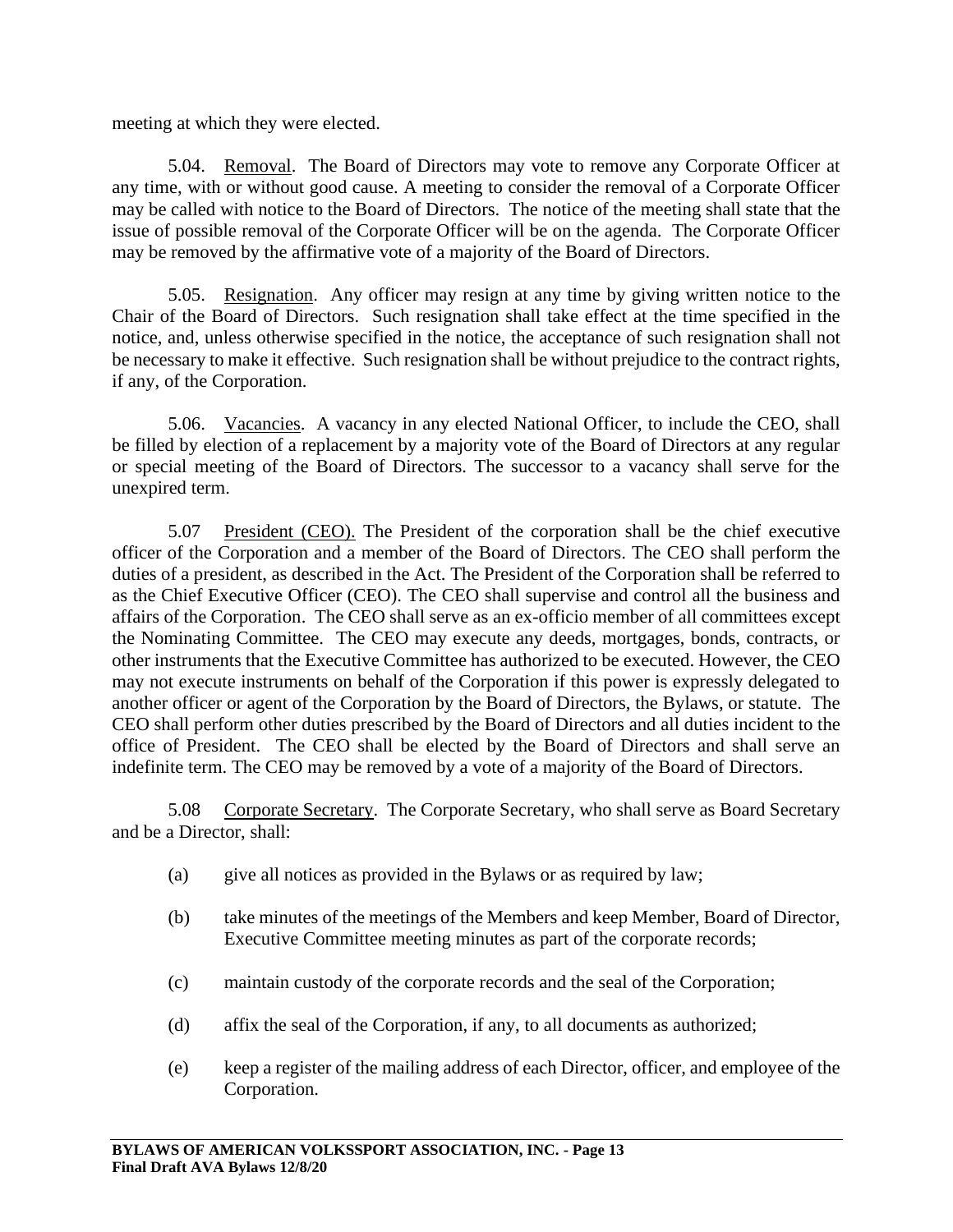- (f) perform duties as assigned by the CEO or by the Board of Directors; and
- (g) perform all duties incident to the office of Secretary.

5.09. Disallowed Payments. Any payments made to an officer of the Corporation, such as an expense reimbursement incurred by the officer, which is disallowed in whole or in part as an acceptable expense by the Internal Revenue Service ("IRS"), shall be reimbursed by such officer to the Corporation to the full extent of such disallowance. It shall be the duty of the Directors, as a Board, to enforce payment of each such amount disallowed.

## **ARTICLE 6 REGIONAL DIRECTORS**

6.01. Number. The Executive Committee shall create at least six, but not more than ten geographic Regions from the territory of the Corporation. The number of Regions and the area of each shall be established by the Board of Directors. Each Region shall be represented on the Board of Directors by a Regional Director (RD), or a Deputy Regional Director (DRD) in the absence of the RD.

- 6.02. Eligibility.
- (a) A Regional Director must reside within the Region the individual is elected to represent. Overseas military or diplomatic addresses are not considered part of Regions for residence purposes.
- (b) If a Regional Director establishes permanent residence (domicile) outside the Region which the individual was elected to represent, the office shall immediately be declared vacant by the Board of Directors and filled in accordance with the procedures set forth in Section 6.05 of this Article.
- (c) A person who is considered "not in good standing" with the Corporation shall not be eligible to serve as Regional Director. A person "not in good standing" is defined as an individual with a debt, obligation, or liability to the Corporation that has been delinquent for five months. A debt, obligation, or liability shall be considered delinquent if it has not been settled within thirty days of the date it was due. No person may hold a National Office and serve as a Regional Director at the same time. No person may serve more than two consecutive terms as a Regional Director for the same Region.
- 6.03. Duties. Each Regional Director shall:
	- (a) coordinate and promote the Corporation program of activities within the represented Region;
	- (b) maintain liaison between Members in their Region, the Board of Directors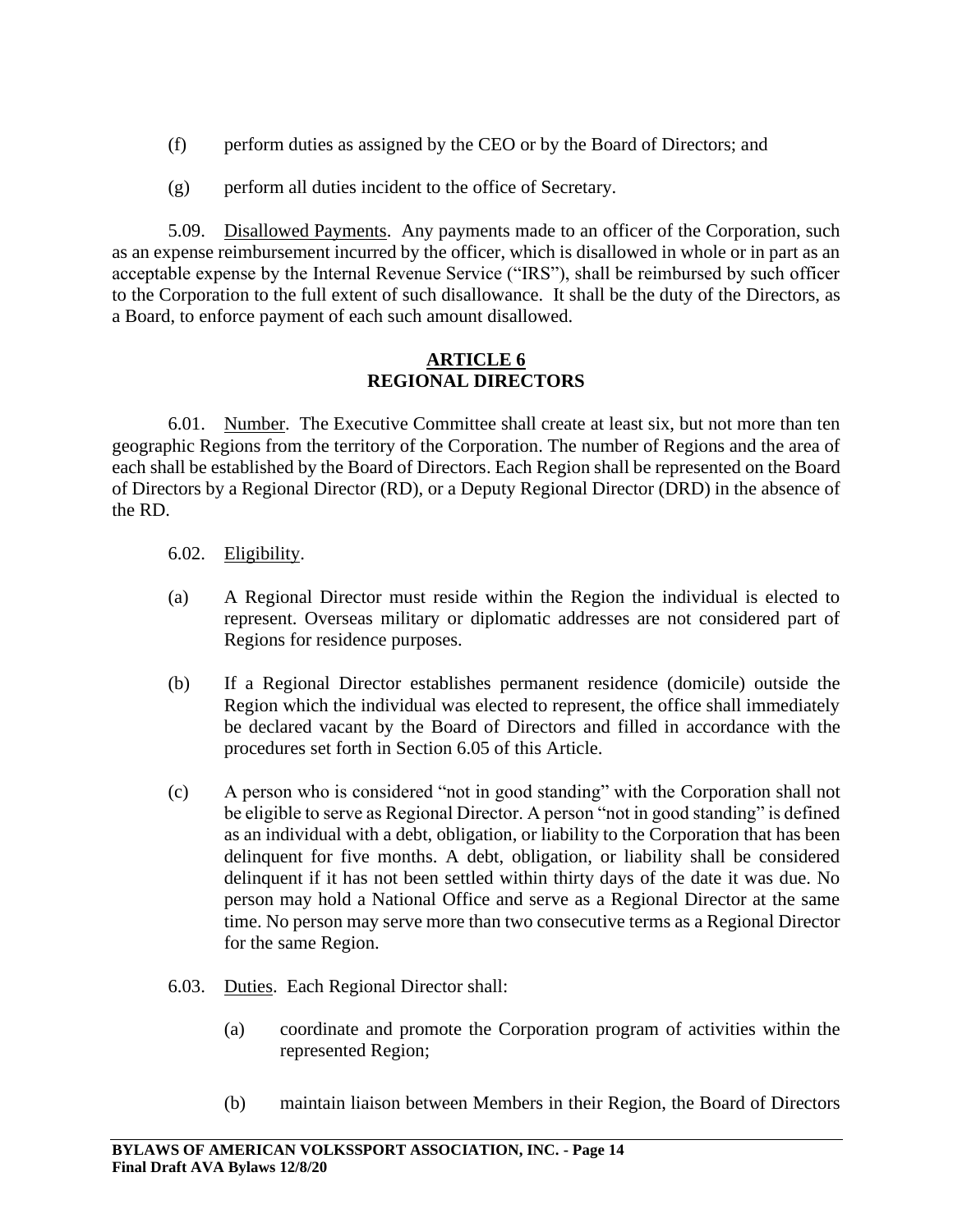and the National Office;

- (c) review applications for club membership from groups in the Region and recommend action to the Board of Directors;
- (d) approve AVA and IVV event scheduling for Members within their Region or appoint a designee to do so;
- (e) approve AVA and IVV event sanctioning and provide notice of sanction approval to the National Office or designate someone to do so;
- (f) review delinquency reports and follow up to ensure that all reports have been submitted and debts to the Corporation have been paid;
- (g) implement disciplinary action against Corporation Members in the Region for violations of the Corporation or IVV rules;
- (h) recommend to the Board of Directors disciplinary against Members within the Region for violation of the Corporation IVV rules;
- (i) promote the development of new clubs within the Region by visiting, corresponding with, or making presentations to interested groups to promote the growth of the Corporation;
- (j) recommend to the Board of Directors disciplinary action against Members within the Region for violation of the Corporation or IVV rules; and
- (k) perform such other duties as are prescribed by the Board of Directors.

6.04. Removal. Failure or refusal to perform the prescribed duties shall constitute grounds for removal from office. Any Regional Director or Deputy Regional Director of the Corporation may be removed from office in the represented Region and from membership on the Board of Directors by a recall motion instituted by a Member in the represented Region, provided said motion is submitted in writing to the Board of Directors and endorsed by at least twenty-five percent of the Members in the Region. The Regional Director shall be removed upon a majority vote of the Members in the Region.

6.05. Vacancy. A vacancy in any Regional Director position shall be filled by election of a replacement by a majority vote of the Members in the Region. The successor to a vacancy shall serve for the unexpired term.

## 6.06. Election Procedures.

(a) A Nominating Committee shall be appointed in each Region by the Regional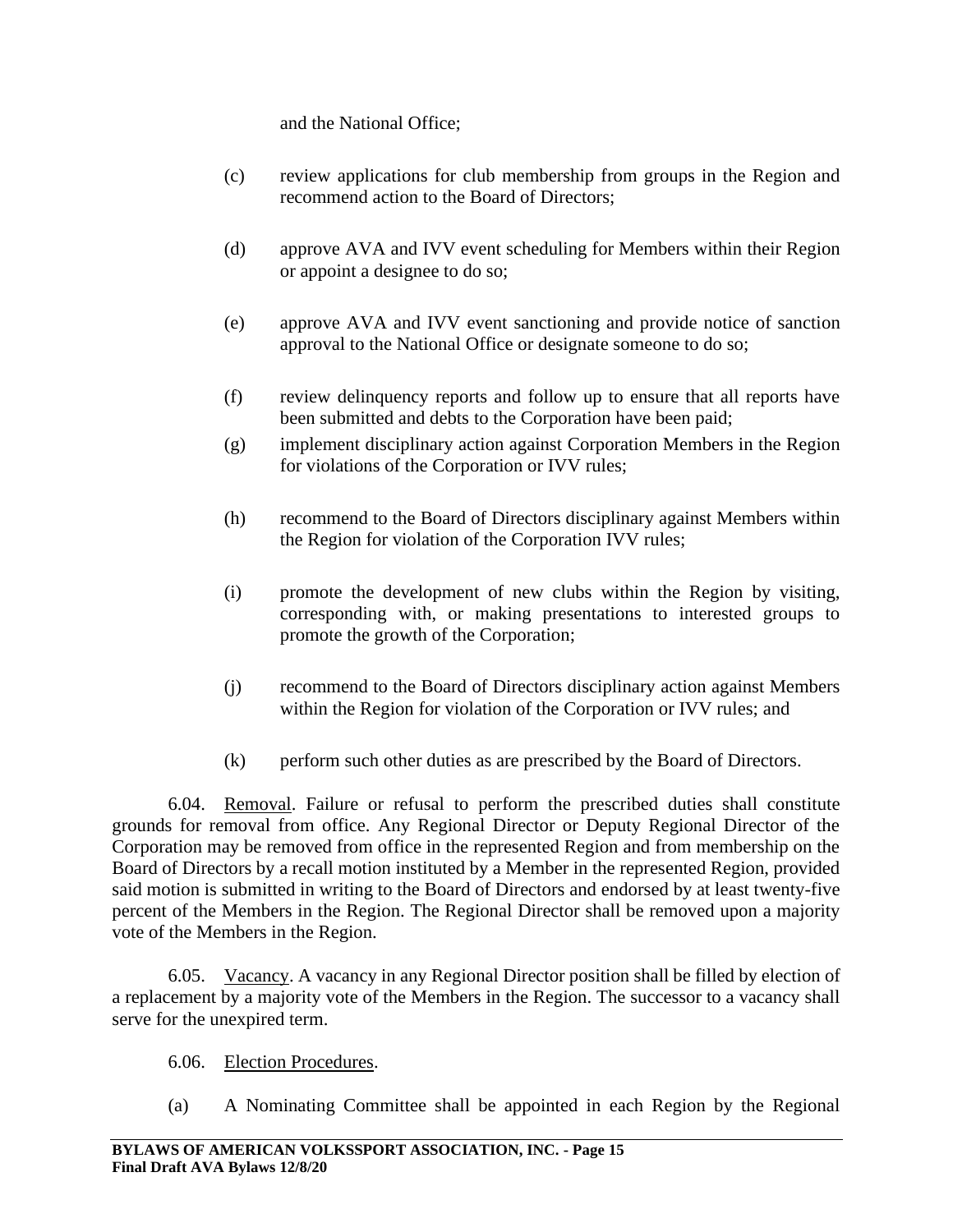Director at least nine months prior to the regular membership meeting.

- (b) It shall be the duty of the Regional Nominating Committee to nominate candidates for Regional Director in that Region. No member of the Nominating Committee may accept nomination for Regional Director. If a committee member does choose to run for Regional Director, such candidate's membership on the Nominating Committee shall terminate and the Regional Director shall immediately appoint a replacement.
- (c) The Regional Nominating Committee shall report to the Members in its Region by letter at least thirty days prior to the membership meeting where the election will be conducted. Nominations from the floor shall be permitted.
- (d) Each Regional Director shall be elected by ballot of the Members in the Region. The election may take place at a regional meeting, mail ballot, or any other acceptable electronic means.

The Regional Director shall poll the voting members to determine which method is the majority choice. The incumbent Regional Director, or designee, shall preside at the meeting. The Members, holding one-third of the votes that may be cast at the meeting, either in person or by proxy, shall constitute a quorum at the meeting. Elections for Regional Director cannot be held earlier than ninety days before the next regularly scheduled Corporation membership meeting.

- (e) If more than two candidates are running for the same office and upon the first ballot no candidate receives a majority of the ballots cast, the two candidates receiving the most ballots shall run against each other. Upon the subsequent ballot, the candidate receiving a majority of the vote shall be elected.
- (f) The results of such election shall be delivered by the Regional Director to the Board Secretary within 10 days. The Board Secretary shall announce the results of the election at a regular membership meeting and shall report the results in the minutes of that meeting.
- (g) Contributions from a Member to a candidate for Regional Director shall be limited to \$200.00 or ten percent of the club's gross income for the year, whichever is less. Monies contributed to an individual's campaign for election may be used only for that purpose and once the campaign is completed all remaining campaign funds must be returned to the contributing Member(s) or given to an organization that has IRS  $501(c)(3)$  status.
- (h) For those regions that choose to elect a Deputy Regional Director, it may be done by one of two methods:
	- 1. A Regional Nominating Committee makes a recommendation(s) to the Members in the region for their selection;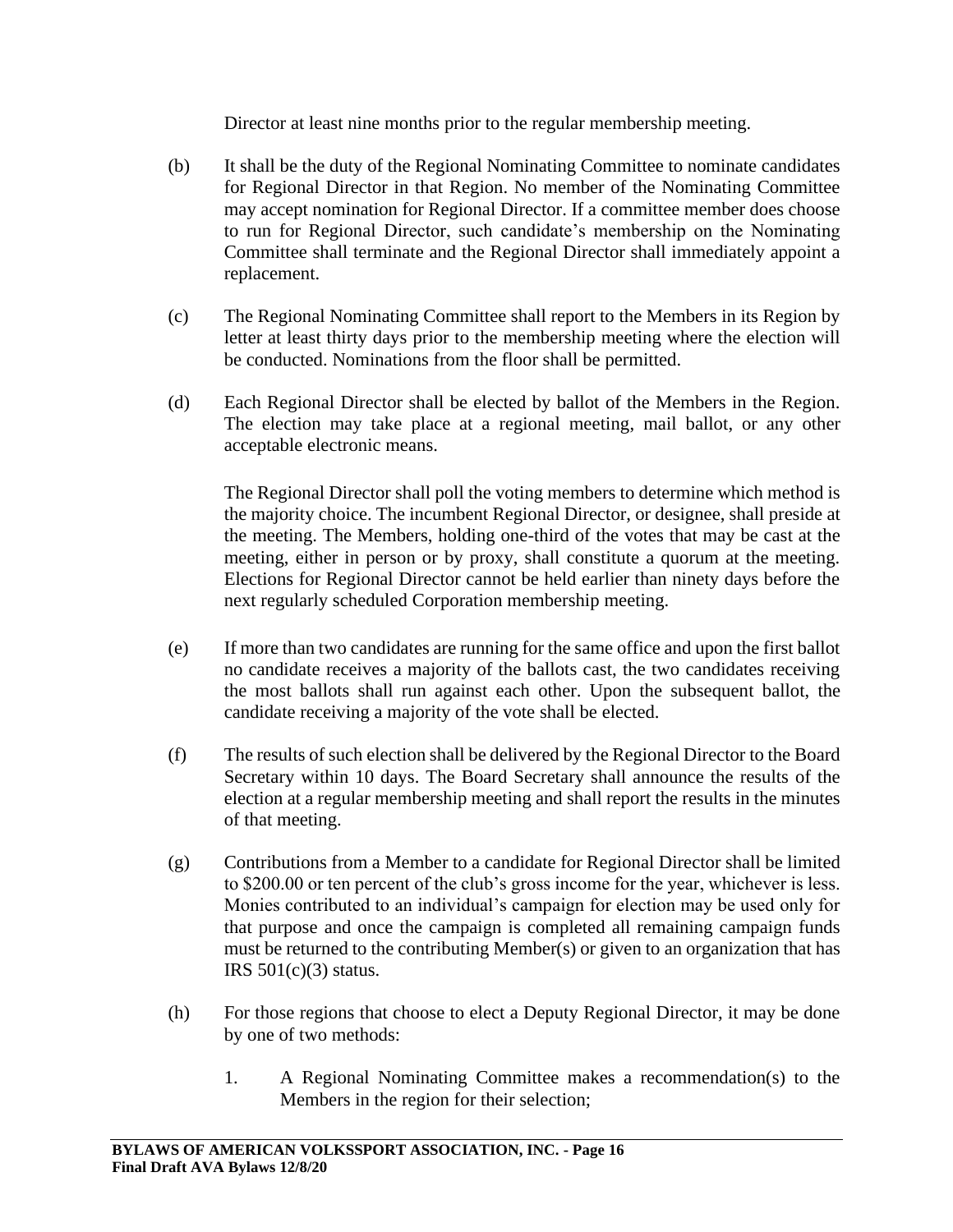2. The RD makes a nomination to the Members in the region for their approval.

6.07. Term of Office. The term of office for each Regional Director shall be two years or until a successor is duly elected. The term of office shall begin following the close of the regular general membership meeting at which the election of the Regional Director was announced.

6.08. Deputy Regional Director. Each Region is authorized to establish a single position of Deputy Regional Director (DRD) who will act in cooperation with and under the direction of the Regional Director to assist in carrying out tasks outlined in Section 6.03. Qualifications specified for the DRD are the same as those of the RD. Any DRD must be able to assume the role of RD at any time in the two-year term, and not be in conflict with any provisions in the Bylaws, such as term limits for the previous service. When a Region has a DRD, a vacancy in the office of RD will be immediately filled by the DRD. A vacancy in the office of DRD during the term can be filled in accordance with Section 6.06(h).

# **ARTICLE 7 STATE ORGANIZATIONS**

7.01. New State Organizations. Newly chartered state organizations shall have up to twelve months to assume the responsibilities listed in Section 7.03 of this Article.

7.02. Training. The Corporation shall provide leadership training for the president of each state organization or his designee at the regular membership meeting.

- 7.03. Duties. State organizations shall be responsible to their Regional Director for:
- (a) coordinating and carrying forward the Corporation program and activities within the state;
- (b) maintaining liaison among Members chartered within the state and to the appropriate Regional Director, the Board of Directors and the National Office;
- (c) reviewing applications from prospective Members and recommending action on chartering same to the appropriate Regional Director;
- (d) in conjunction with the Regional Director, approving AVA and IVV event dates for Members within the state;
- (e) reviewing After Action Reports and Delinquency Reports and following up to ensure that all reports have been submitted and debts have been paid to the Corporation;
- (f) implementing disciplinary action against Members in the state for violations of Corporation or IVV rules;
- (g) promoting the development of new Members by visiting, corresponding with, and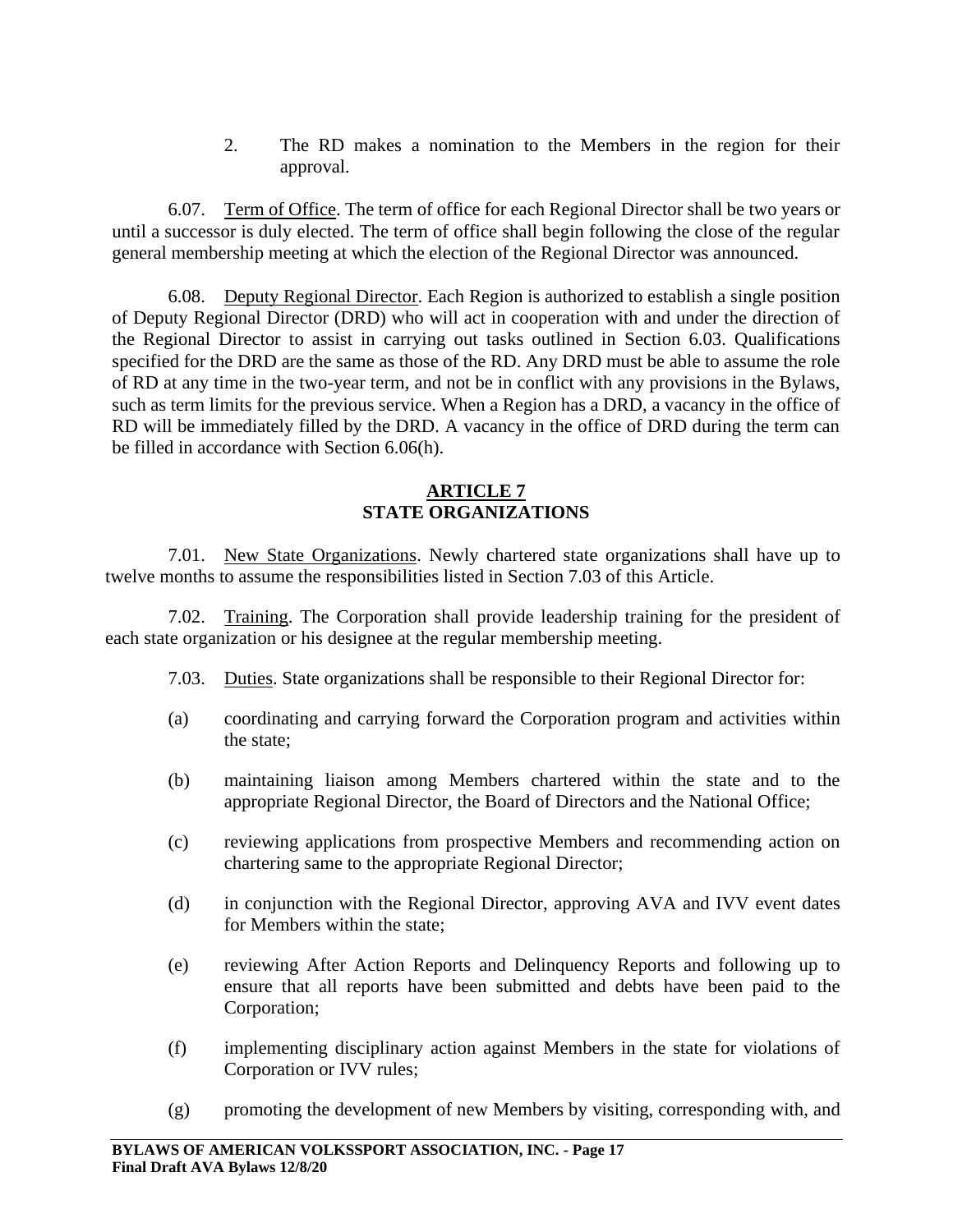making presentations to interested groups;

(h) developing and implementing programs, with the assistance of the Corporation, for the mutual benefit of the Corporation, IVV, and Members within the state.

# **ARTICLE 8 COMMITTEES**

8.01. Establishment of Committees. Board Committee Chairs, standing and special, as deemed necessary by the Board of Directors to carry on the work of the Corporation, shall be appointed by the Chair with advice of the Board of Directors. Committees dealing with day-today operation of the Corporation may be established by and report to the CEO. All Board Committees, standing or special, except the Nominating Committee, shall consist of at least one member of the Board of Directors. No member of the Board of Directors shall be on the Nominating Committee. The Board Chair shall be a member ex-officio of all other committees, except the Nominating Committee. The Board Chair shall be an ex-officio member of all committees, except the Nominating Committee. No committee shall have the authority of the Board of Directors to:

- (a) amend the Certificate of Formation;
- (b) adopt a plan of merger or a plan of consolidation with another corporation;
- (c) authorize the sale, lease, exchange, or mortgage of all or substantially all of the property and assets of the Corporation;
- (d) authorize the voluntary dissolution of the Corporation;
- (e) revoke proceedings for the voluntary dissolution of the Corporation;
- (f) adopt a plan for the distribution of the assets of the Corporation;
- (g) amend, alter, or repeal the Bylaws;
- (h) elect, appoint, or remove a member of a committee or a Director or officer of the Corporation;
- (i) approve any transaction to which the Corporation is a party, and that involves a potential conflict of interest; and
- (j) take any action outside the scope of authority delegated to it by the Board of Directors.

8.02. Standing Committees. There shall be the following standing committees: Executive Committee, Finance, Governance, Awards and Nominations.

8.03. Operational Committees. Operational committees, such as National Convention, Information Technology, Membership, Club Development and Support, National Programs,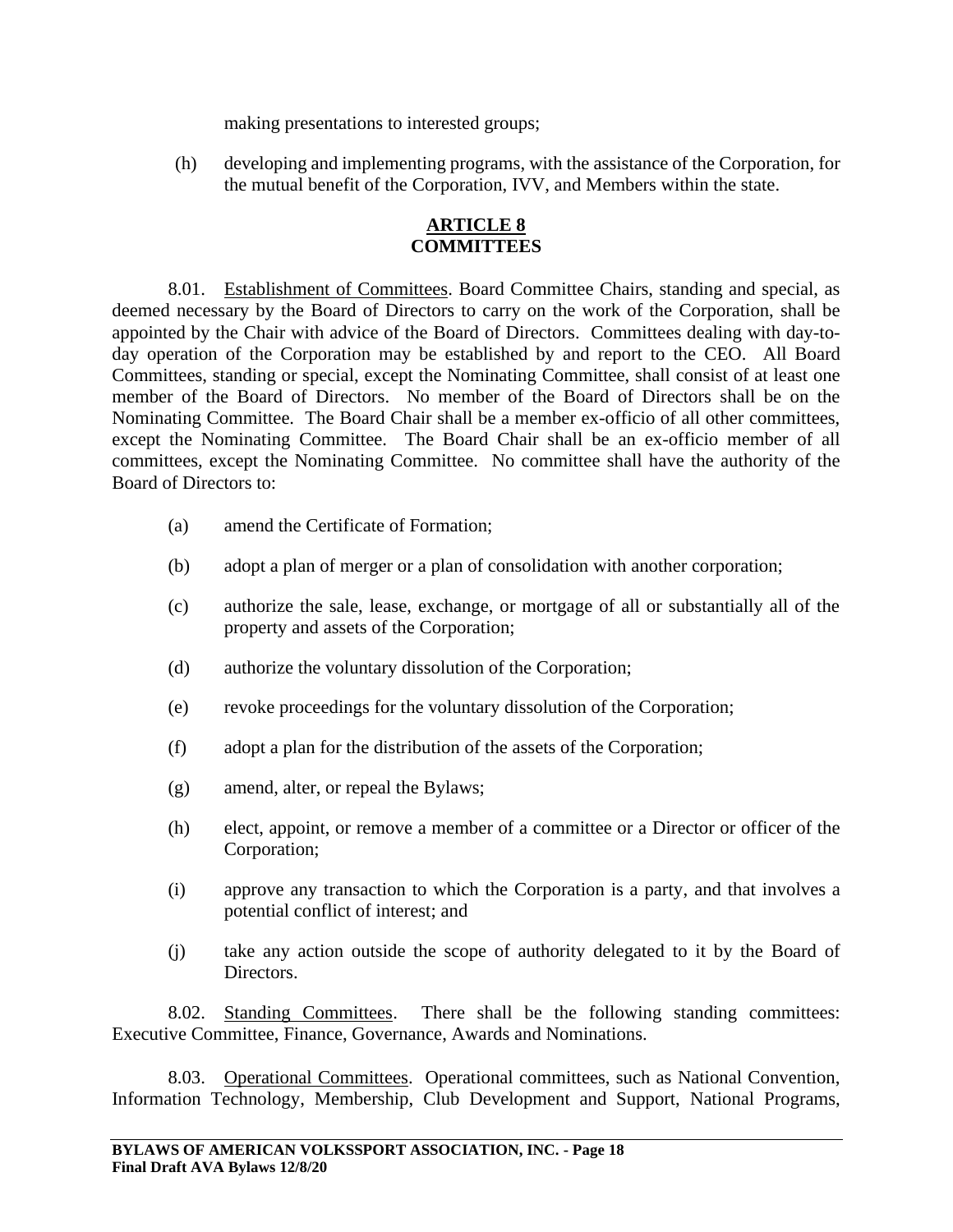Publicity, and Strategic Performance, may be established under the CEO.

8.04. Duties. Board Committees shall perform such duties as are prescribed in the Board Handbook and their respective Committee Charters as approved by the Board. Operational Committees under the supervision of the CEO will perform such duties as directed by the CEO and their respective charters as approved by the CEO.

8.05. Term of Office. Each member of a committee shall continue to serve on the committee until a successor is appointed or the committee is terminated. However, the term of a committee member may terminate earlier if the committee is terminated, or if the member dies, ceases to qualify, resigns, or is removed as a member. A vacancy on a committee may be filled by appointment made in the same manner as an original appointment. A person appointed to fill a vacancy on a committee shall serve for the unexpired portion of the terminated committee member's term.

8.06. Chair. Committee chairs shall be appointed by the Board Chair and CEO as appropriate. The chair shall call and preside at all meetings of the committee. When the chair is absent, is unable to act, or refuses to act, the vice-chair shall perform the duties of the chair. When a vice-chair acts in place of the chair, the vice-chair shall have all the powers of and be subject to all the restrictions upon the chair.

8.07. Notice of Meetings. Written, printed or electronic notice of a committee meeting shall be delivered to each member of a committee not less than ten (10) nor more than sixty (60) days before the date of the meeting. The notice shall state the place, day, and time of the meeting, and the purpose or purposes for which the meeting is called.

8.08. Quorum. One half of the number of members of a committee shall constitute a quorum for the transaction of business at any meeting of the committee. The committee members present at a duly called or held meeting at which a quorum is present may continue to transact business even if enough committee members leave the meeting so that less than a quorum remains. However, no action may be approved without the vote of at least a majority of the number of committee members required to constitute a quorum. If a quorum is present at no time during a meeting, the chair may adjourn and reconvene the meeting one time without further notice.

8.09. Actions of Committees. Committees shall try to take action by consensus. However, the vote of a majority of committee members present and voting at a meeting at which a quorum is present shall be sufficient to constitute the act of the committee unless the law or the Bylaws require the act of a greater number. A committee member who is present at a meeting and abstains from a vote is considered to be present and voting to determine the act of the committee.

8.10. Proxies. A committee member may vote by proxy executed in writing by the committee member. No proxy shall be valid after three (3) months from the date of its execution.

8.11. Compensation. Committee members may not receive salaries for their services as committee members. The Board of Directors may adopt a resolution providing for payment to committee members of a fixed sum and expenses of attendance, if any, for attendance at each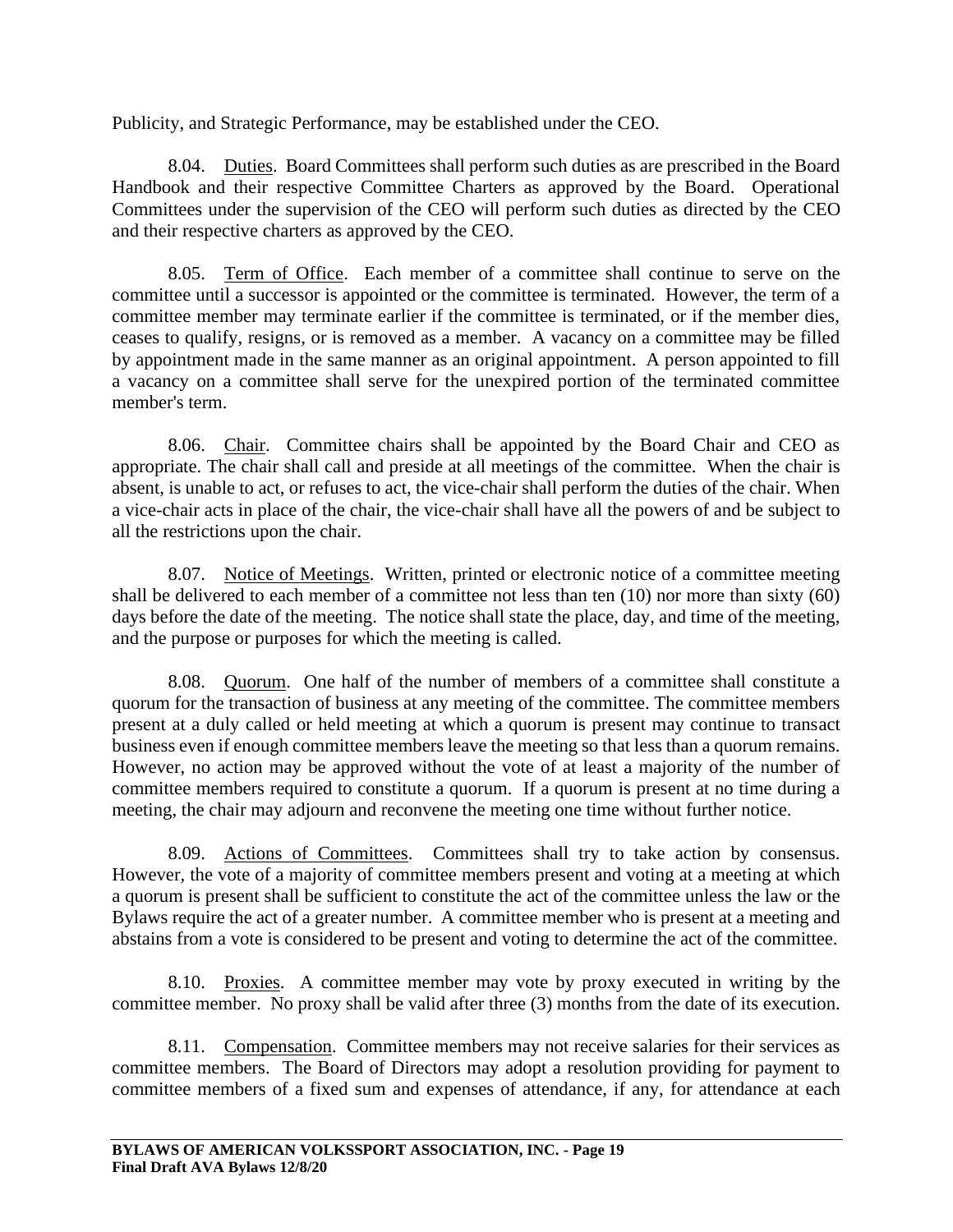meeting of the committee. A committee member may serve the Corporation in any other capacity and receive compensation for those services. Any compensation that the Corporation pays to a committee member shall be commensurate with the services performed and shall be reasonable in amount.

8.12. Rules. Each committee may adopt rules for its operation not inconsistent with the Bylaws or with rules adopted by the Board of Directors.

# 8.13. Executive Committee.

- (a) *Membership*. The elected National Officers, a representative of the Regional Directors who has been elected by the Regional Directors, and the CEO shall constitute the Executive Committee. Each member of the Executive Committee shall have one vote, except the CEO who shall have no vote.
- (b) *Duties*. The Executive Committee shall have general supervision of the affairs of the Corporation between the meetings of the Board of Directors. It shall fix the hour and place of its meetings, make recommendations to the Board of Directors, and shall perform such other duties as may be specified in the Board of Directors Handbook. The Executive Committee shall be subject to the orders of the Board of Directors, and none of its actions shall conflict with the actions taken by the Board of Directors or the membership.
- **(c)** *Meetings*. Meetings of the Executive Committee shall be called by the CEO or Board Chair as necessary to conduct the business of the Corporation. The Executive Committee may conduct business in person, by teleconference, email, or any other electronic means.

# **ARTICLE 9**

# **TRANSACTIONS OF THE CORPORATION**

9.01. Contracts. The Board of Directors may authorize any officer or agent of the Corporation to enter a contract or execute and deliver any instrument in the name of and on behalf of the Corporation. This authority may be limited to a specific contract or instrument, or it may extend to any number and type of possible contracts and instruments.

9.02. Deposits. All funds of the Corporation shall be deposited to the credit of the Corporation in banks, trust companies, or other depositaries that the Executive Committee selects.

9.03. Gifts. The Executive Committee may accept on behalf of the Corporation any contribution, gift, bequest, or devise for the general purposes or any special purpose of the Corporation.

9.04. Loans and Related Parties. The Corporation shall not make any loan to a Director or officer of the Corporation.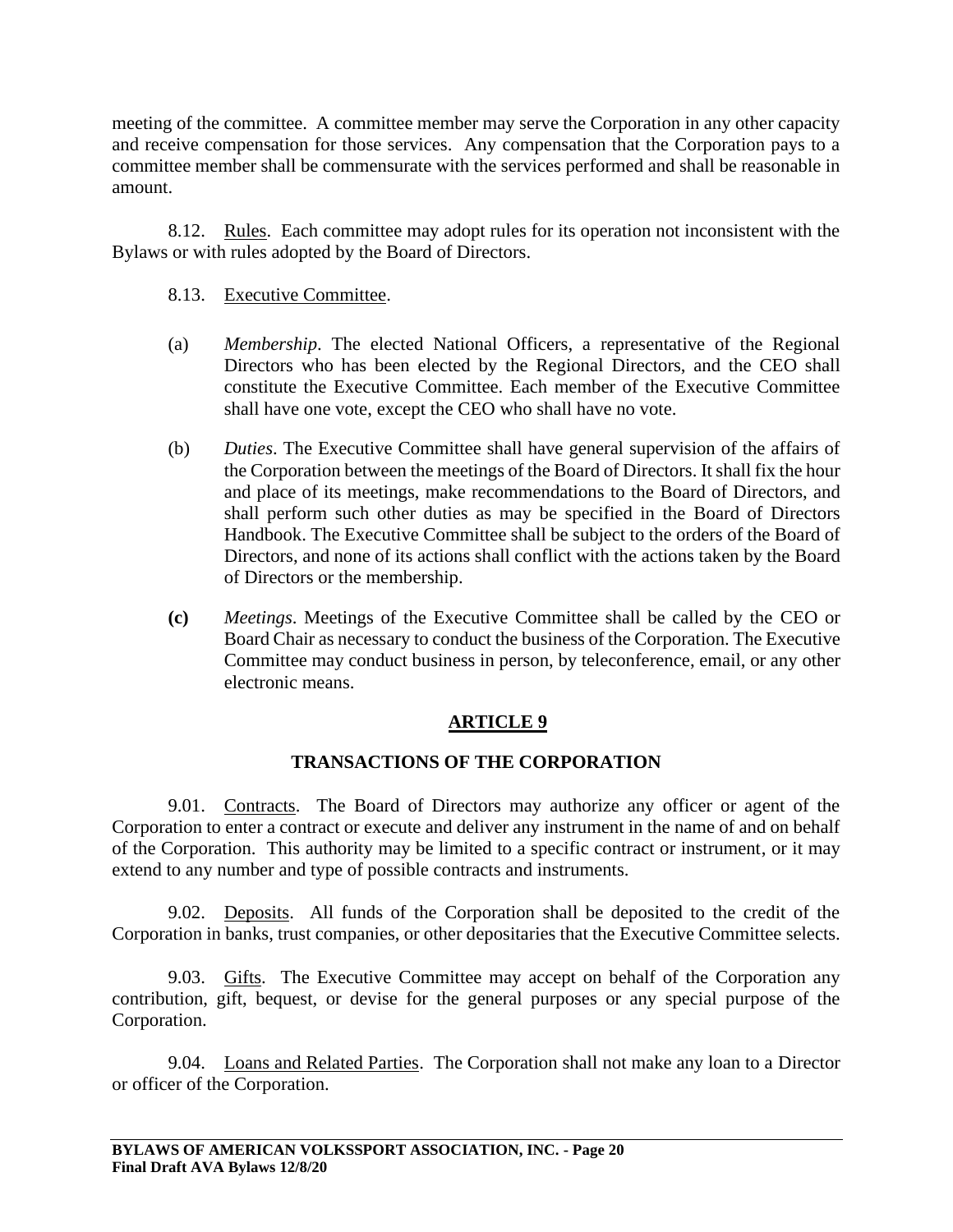9.05. Affiliated Transactions. No contract or transaction between the Corporation and one or more of its Directors or officers, or between the Corporation and any other corporation, partnership or association or other organization in which one or more of its Directors or officers are Directors or officers, or have a financial interest, shall be void or voidable solely for this reason, if:

- (a) the material facts concerning the financial interests are disclosed to the Executive Committee, and the Executive Committee authorizes the contract or transaction by the affirmative vote of a majority of the disinterested Directors;
- (b) the contract or transaction is fair to the Corporation at the time of the approval. Nothing herein shall prevent retroactive approval of a transaction; and
- (c) the interested Director that is present may be counted towards a quorum for purposes of voting on the contract or transaction. In the discretion of the Executive Committee, the interested Director may participate in the discussion of the matter; provided, however, the Director may not vote.

9.06. Prohibited Acts. As long as the Corporation is in existence, and except with the prior approval of the Executive Committee, no Director, officer, or committee member of the Corporation shall:

- (a) do any act in violation of the Bylaws or a binding obligation of the Corporation;
- (b) do any act with the intention of harming the Corporation or any of its operations;
- (c) do any act that would make it impossible or unnecessarily difficult to carry on the intended or ordinary business of the Corporation;
- (d) receive an improper personal benefit from the operation of the Corporation;
- (e) use the assets of this Corporation, directly or indirectly, for any purpose other than carrying on the business of this Corporation;
- (f) wrongfully transfer or dispose of Corporation property, including intangible property such as goodwill;
- (g) use the name of the Corporation (or any substantially similar name) or any trademark or trade name adopted by the Corporation, except on behalf of the Corporation in the ordinary course of the Corporation's business; and
- (h) disclose any of the Corporation business practices, trade secrets, or any other information not generally known to the business community to any person not authorized to receive it.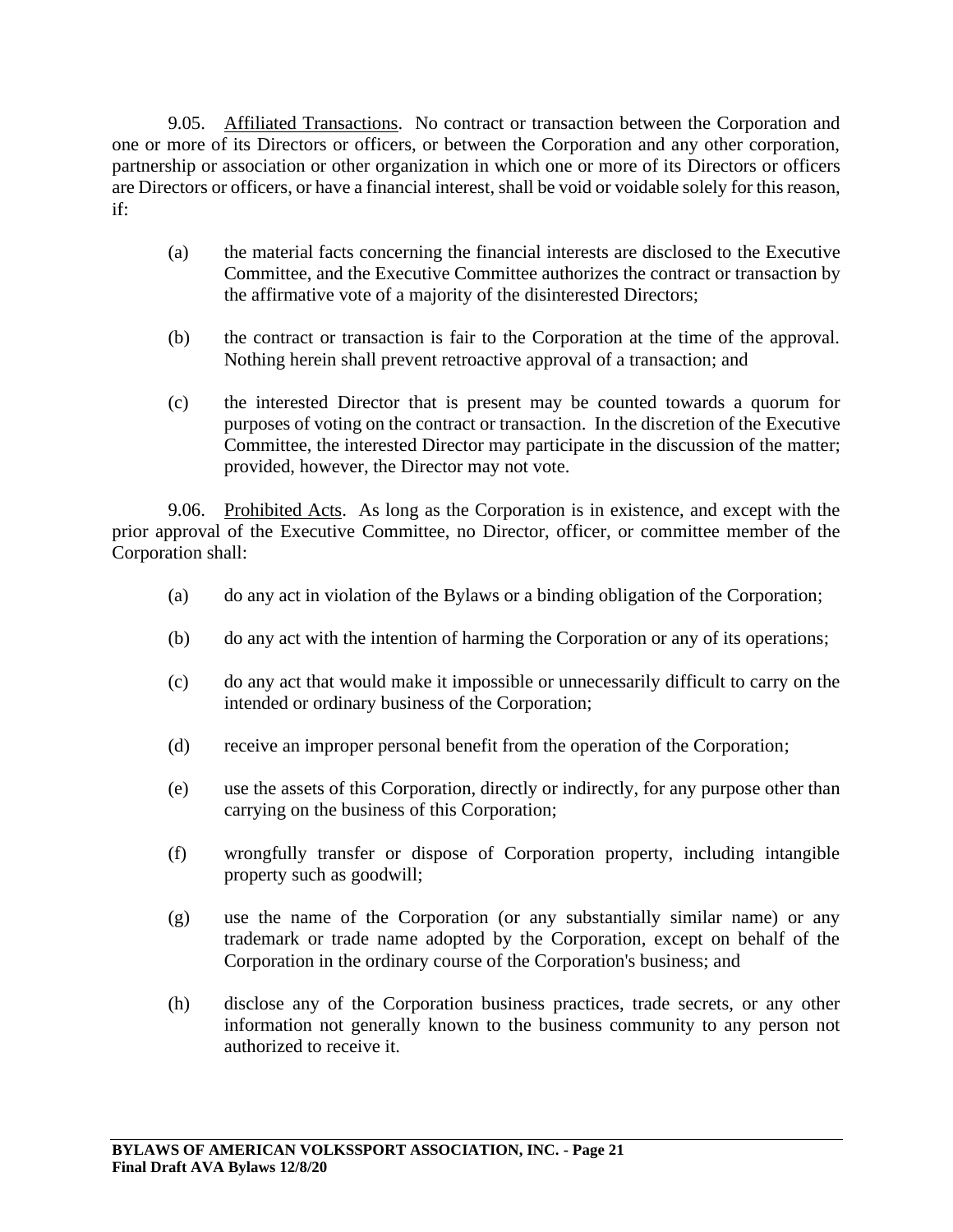#### **ARTICLE 10 BOOKS AND RECORDS**

10.01. Required Books and Records. The Corporation shall keep correct and complete books and records of account. The Corporation's books and records shall include:

- (a) a file-endorsed copy of all documents filed with the Texas Secretary of State relating to the Corporation, including, but not limited to, the Certificate of Formation, and any articles of amendment, restated articles, articles of merger, articles of consolidation, and statement of change of registered office or registered agent;
- (b) a copy of the Bylaws, and any amended versions or amendments to the Bylaws;
- (c) minutes of the proceedings of the Board of Directors, the Executive Committee, the Membership, and committees having any of the authority of the Board of Directors;
- (d) a list of the names and addresses of the Directors, officers, and any committee members of the Corporation;
- (e) a financial statement showing the assets, liabilities, and net worth of the Corporation at the end of the three most recent fiscal years;
- (f) a financial statement showing the income and expenses of the Corporation for the three most recent fiscal years;
- (g) all rulings, letters, and other documents relating to the Corporation's federal, state, and local tax status; and
- (h) the Corporation's federal, state, and local information or income tax returns for each of the Corporation's three most recent tax years.

10.02. Inspection and Copying. A Director or officer of the Corporation may, as provided below, inspect, and receive copies of books and records of the Corporation required to be kept by the Bylaws. A Director or officer may inspect or receive copies if the person has a proper purpose related to the person's interest in the Corporation and if the person submits a request in writing stating the proper purpose. Only books and records relevant to the proper purpose may be inspected or copied. For purposes of this provision, "relevant" means supporting or evidencing the proper purpose identified in the request. As allowed under applicable law, and to protect the interests of the Corporation, and as a condition precedent to any inspection or copying of confidential, proprietary, or trade secret books and records, the Corporation shall have the right to require that the person requesting the records execute a Nondisclosure or Confidentiality Agreement relating to the nondisclosure of the books and records inspected or copied. Subject to the protection of the Corporation's interests in preventing the disclosure of confidential, proprietary or trade secret books and records, a person entitled to inspect the Corporation's books and records may do so at a reasonable time no later than required by Internal Revenue Regulation after the Corporation's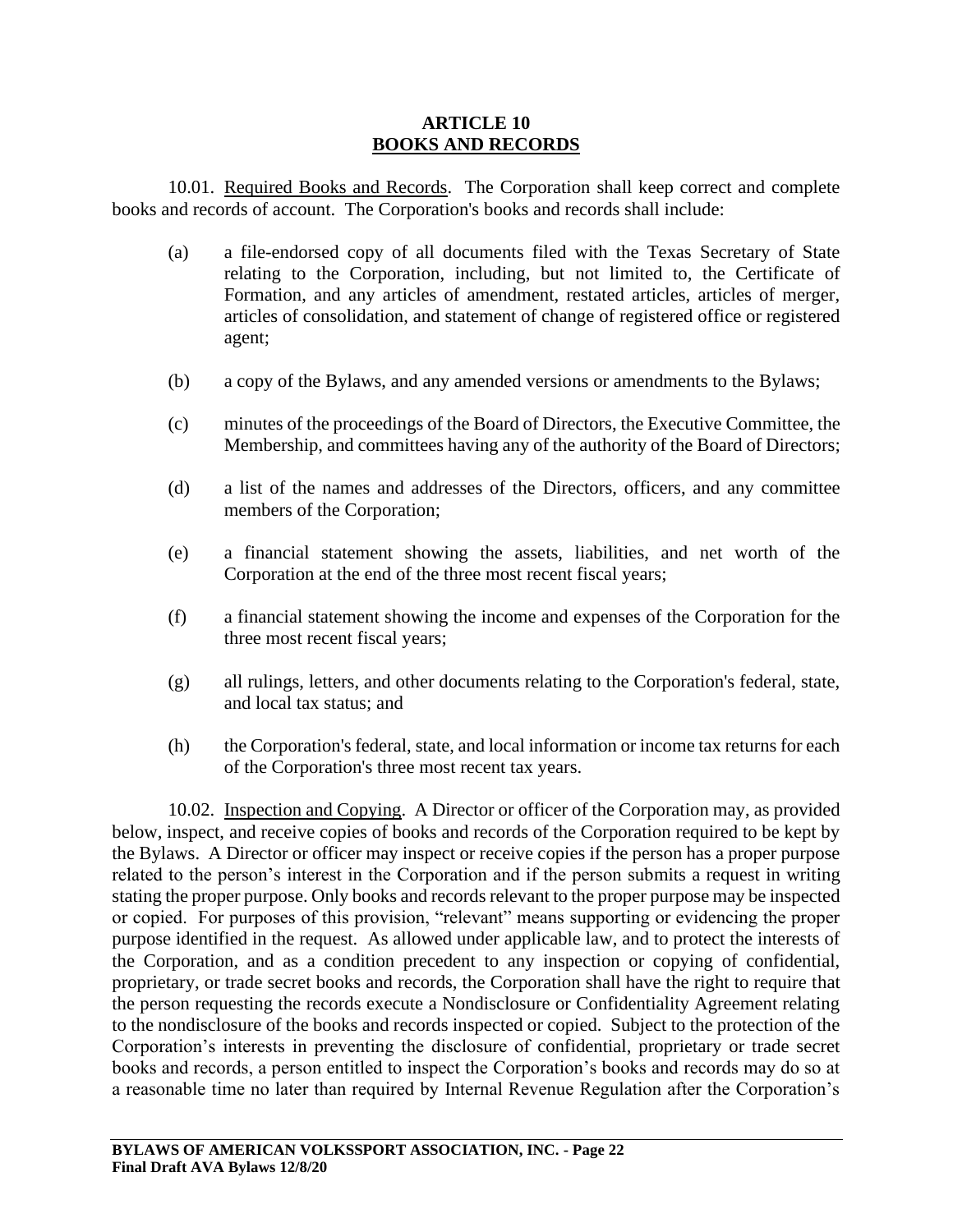receipt of a proper written request. The Executive Committee may establish reasonable fees for copying the Corporation's books and records. The fees may cover the cost of materials and labor but may not exceed the Internal Revenue Service guidelines for providing copies. The Internal Revenue Service requires that copies of some corporate documents to be made available to the legitimate, requesting public. The Corporation shall receive and respond as required by Internal Revenue Service guidelines to requests from the public for copies of the Corporation's Form 1023 and Form 990 if any. The Corporation shall maintain a file containing all documents required by the Internal Revenue Service to be made available to the public.

# **ARTICLE 11 FISCAL YEAR**

The fiscal year of the Corporation shall be from January 1 of a given year through December 31 of each year.

### **ARTICLE 12 INDEMNIFICATION**

### 12.01. When Indemnification is Required, Permitted, and Prohibited.

- (a) The Corporation shall indemnify a Director, officer, committee member, employee, or agent of the Corporation who was, is, or may be named defendant or respondent in any proceeding as a result of his or her actions or omissions within the scope of his or her official capacity in the Corporation. For the purposes of this article, an agent includes one who is or was serving at the request of the Corporation as a director, officer, partner, venture, proprietor, or trustee of a partnership, joint venture, sole proprietorship, trust, employee benefit plan, or another enterprise. However, the Corporation shall indemnify a person only if he or she acted in good faith and reasonably believed that the conduct was in the Corporation's best interests. In the case of a criminal proceeding, the person may be indemnified only if he or she had no reasonable cause to believe that the conduct was unlawful. The Corporation shall not indemnify a person who is found liable to the Corporation or is found liable to another based on improperly receiving a personal benefit. A person is conclusively considered to have been found liable concerning any claim, issue, or matter if a court of competent jurisdiction has adjudged the person liable and all appeals have been exhausted.
- (b) The termination of a proceeding by judgment, order, settlement, conviction, or on a plea of *nolo contendere* or its equivalent does not necessarily preclude indemnification by the Corporation.
- (c) The Corporation shall pay or reimburse expenses incurred by a Director, officer, committee member, employee, or agent of the Corporation in connection with the person's appearance as a witness or other participation in a proceeding involving or affecting the Corporation when the person is not a named defendant or respondent in the proceeding.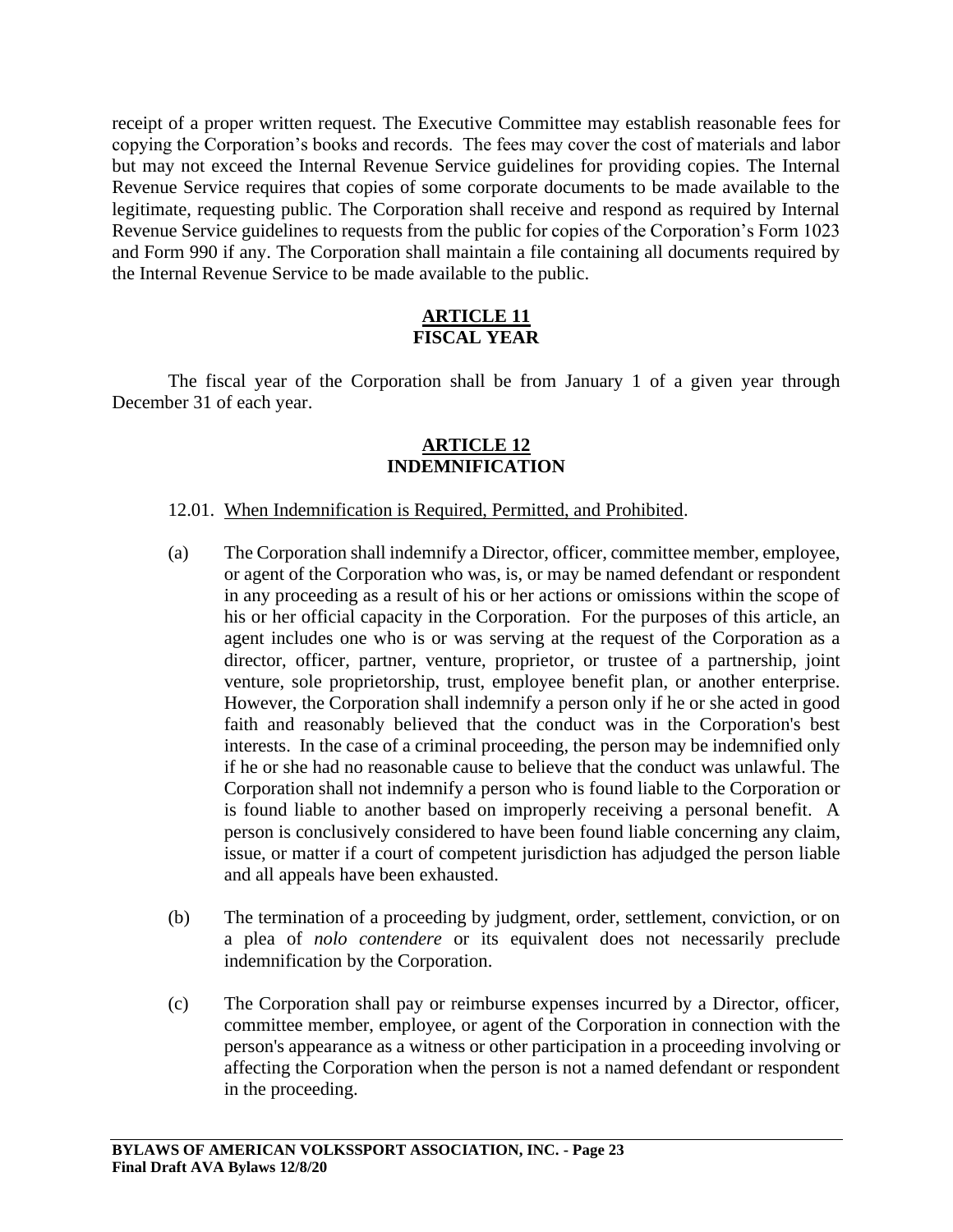- (d) In addition to the situations otherwise described in this paragraph, the Corporation may indemnify a Director, officer, committee member, employee, or agent of the Corporation to the extent permitted by law. However, the Corporation shall not indemnify any person in any situation in which indemnification is prohibited by the terms of paragraph 9.01(a), above.
- (e) Before the final disposition of a proceeding, the Corporation may pay indemnification expenses permitted by the Bylaws and authorized by the Corporation. However, the Corporation shall not pay indemnification expenses to a person before the final disposition of a proceeding if the person is a named defendant or respondent in a proceeding brought by the Corporation or the person is alleged to have improperly received a personal benefit or committed other willful or intentional misconduct.
- (f) If the Corporation may indemnify a person under the Bylaws, the person may be indemnified against judgments, penalties, including excise and similar taxes, fines, settlements, and reasonable expenses (including attorney's fees) actually incurred in connection with the proceeding. However, if the proceeding was brought by or on behalf of the Corporation, the indemnification is limited to reasonable expenses actually incurred by the person in connection with the proceeding.

## 12.02. Procedures Relating to Indemnification Payments.

- (a) Before the Corporation may pay any indemnification expenses (including attorney's fees), the Corporation shall specifically determine that indemnification is permissible, authorize indemnification, and determine that expenses to be reimbursed are reasonable, except as provided in paragraph 12.02(c), below. The Corporation may make these determinations and decisions by any one of the following procedures:
	- 1. Majority vote of a quorum consisting of Directors who, at the time of the vote, are not named defendants or respondents in the proceeding.
	- 2. If such a quorum cannot be obtained, by a majority vote of a committee of the Board of Directors, designated to act in the matter by a majority vote of all Directors, consisting solely of two or more Directors who at the time of the vote are not named defendants or respondents in the proceeding.
	- 3. Determination by special legal counsel selected by the Board of Directors by vote as provided in paragraph  $12.02(a)1$  or  $12.02(a)2$ , or if such a quorum cannot be obtained and such a committee cannot be established, by a majority vote of all Directors.
- (b) The Corporation shall authorize indemnification and determine that expenses to be reimbursed are reasonable in the same manner that it determines whether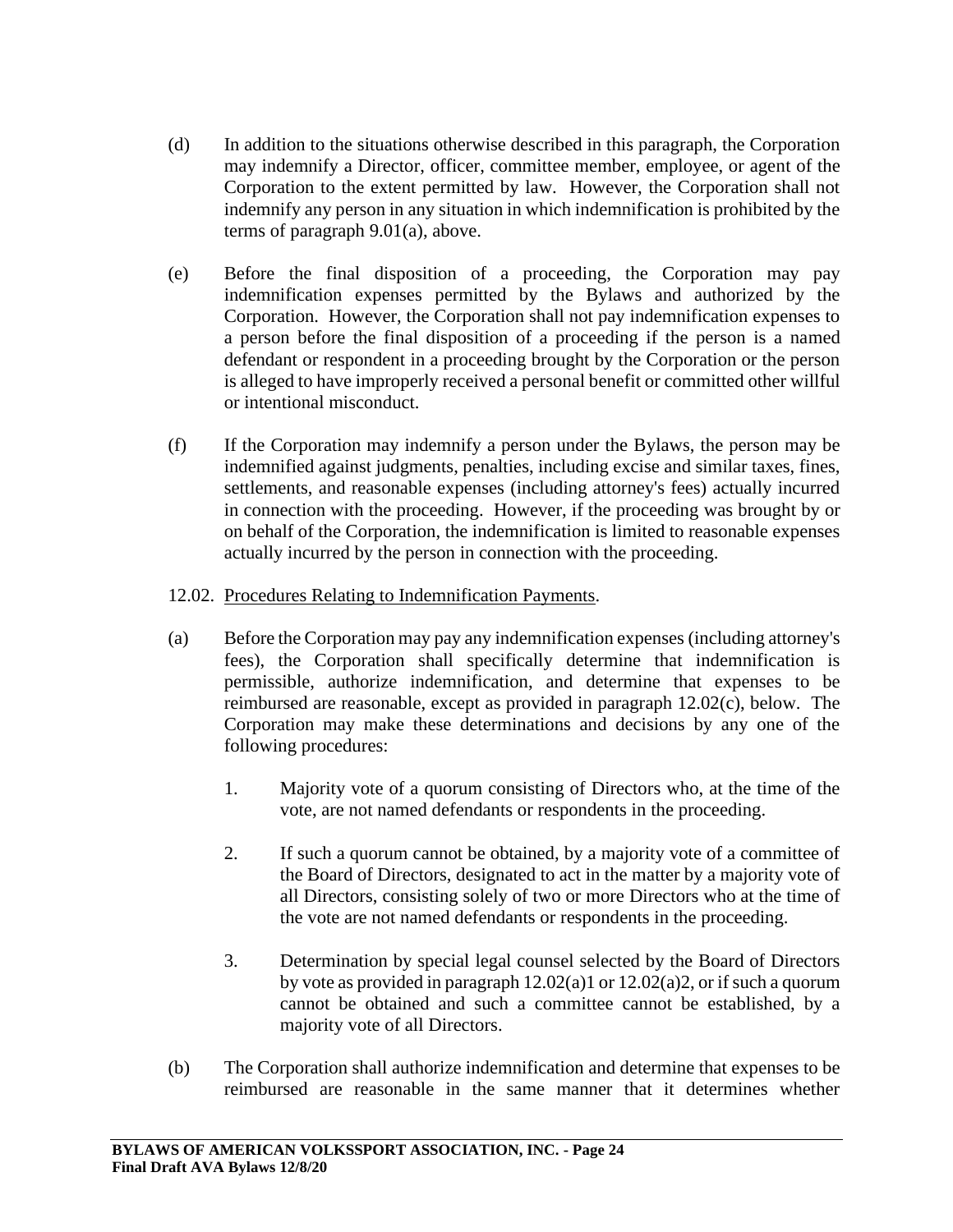indemnification is permissible. If special legal counsel determines that indemnification is permissible, authorization of indemnification and determination of the reasonableness of expenses shall be made in the manner specified by paragraph 12.02(a)3, above, governing the selection of special legal counsel. A provision contained in the Certificate of Formation, the Bylaws, or a resolution of the Board of Directors that requires the indemnification permitted by paragraph 12.01, above, constitutes sufficient authorization of indemnification even though the provision may not have been adopted or authorized in the same manner as the determination that indemnification is permissible.

(c) The Corporation shall pay indemnification expenses before final disposition of a proceeding only after the Corporation determines that the facts then are known would not preclude indemnification and the Corporation receives a written affirmation and undertaking from the person to be indemnified. The determination that the facts then known to those making the determination would not preclude indemnification and authorization of payment shall be made in the same manner as a determination that indemnification is permissible under paragraph 12.02(a), above. The person's written affirmation shall state that he or she has met the standard of conduct necessary for indemnification under the Bylaws. The written undertaking shall provide for the repayment of the amount paid or reimbursed by the Corporation if it is ultimately determined that the person has not met the requirements for indemnification. The undertaking shall be an unlimited general obligation of the person, but it need not be secured, and it may be accepted without reference to financial ability to make repayment.

## **ARTICLE 13 NOTICES**

13.01. Notices. Any notice required or permitted by the Bylaws to be given to a Director, officer, or member of a committee of the Corporation may be given in any manner allowed by the Act. If mailed, a notice shall be deemed to be delivered when deposited in the United States mail addressed to the person at his or her address as it appears on the records of the Corporation, with postage prepaid and in a sealed wrapper. If notice is served by facsimile or email, the person giving notice shall retain records sufficient to prove actual delivery to the appropriate number or email address. A person may designate his or her preferred notice method and shall provide all necessary information regarding the same by giving written notice to the Secretary of the Corporation. Without a preference designation, the person serving the notice shall give notice by mail.

13.02. Signed Waiver of Notice. Whenever any notice is required to be given under the provisions of the Act or the provisions of the Certificate of Formation or the Bylaws, a waiver in writing signed by a person entitled to receive a notice shall be deemed equivalent to the giving of the notice. A waiver of notice shall be effective whether signed before or after the time stated in the notice being waived.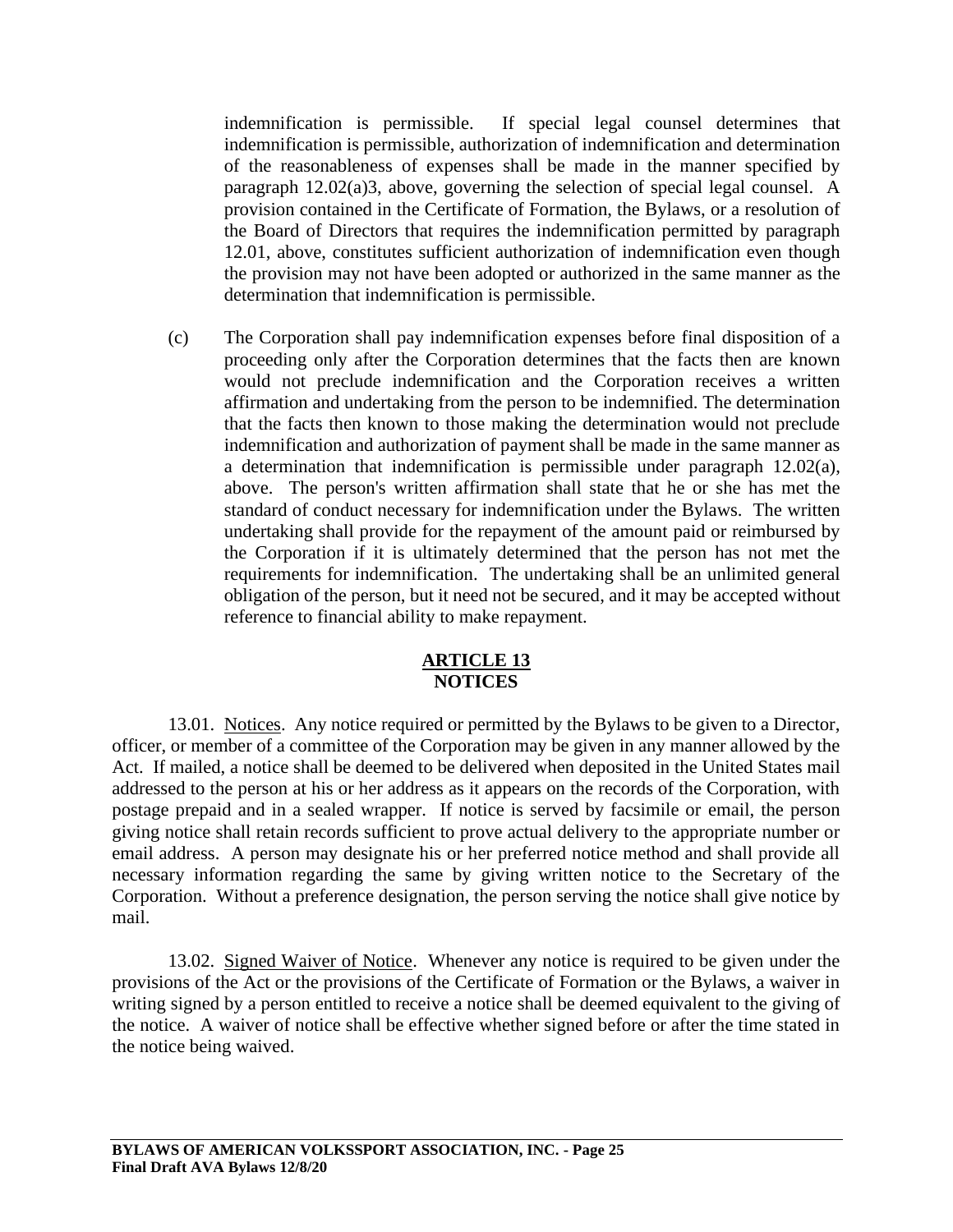13.03. Waiver of Notice by Attendance. The attendance of a person at a meeting shall constitute a waiver of notice of the meeting unless the person attends for the express purpose of objecting to the transaction of any business because the meeting is not lawfully called or convened.

# **ARTICLE 14 MEETINGS**

14.01. Regular Membership Meetings. A regular membership meeting of the Corporation shall be held in April, May or June of every odd-numbered year unless otherwise ordered by the Board of Directors. The meeting shall be to elect National Officers, receive reports of National Officers and committees and for such other business as may be identified in the notice of the meeting.

14.02. Special Membership Meetings. A special membership meeting may be called by the CEO or by the Board of Directors and must be called upon the written request of at least forty regular member clubs, at least twenty of which are not from the same Region and at least one-half of the Regions must be represented. The purpose of the special membership meeting shall be stated in the call. Except in cases of emergency, at least sixty days notice shall be given.

14.03. Meeting by Electronic Means. The Board of Directors and any committee of the Corporation, may hold a meeting by telephone conference call or any other electronic means, if:

- (a) each person entitled to participate in the meeting consents to the meeting being held by means of that system; and
- (b) the system provides access to the meeting in a manner or using a method by which each person participating in the meeting can communicate concurrently with each other participant. The notice of a meeting by electronic means must state the fact that the meeting will be held by electronic means as well as all other matters required to be included in the notice. Participation of a person in a meeting by electronic means constitutes the presence of that person at the meeting.

14.04. Voting Rights. Each elected National Officer, Regional Director, and Member that is in good standing forty-five days before the opening of the membership meeting will be entitled to one vote on each matter submitted to a vote of the members. The CEO shall have no vote.

14.05. Voting by Mail. A Member is entitled to vote by mail, electronically, or email on any matter that may be voted on by the membership. For this Section, the transmission of votes by fax or email shall be considered mail.

14.06. Voting by Proxy. A Member entitled to vote may vote by proxy executed in writing by the Member. No proxy shall be valid after the close of the session for which it is issued. No candidate for National Office or Regional Director may carry proxies.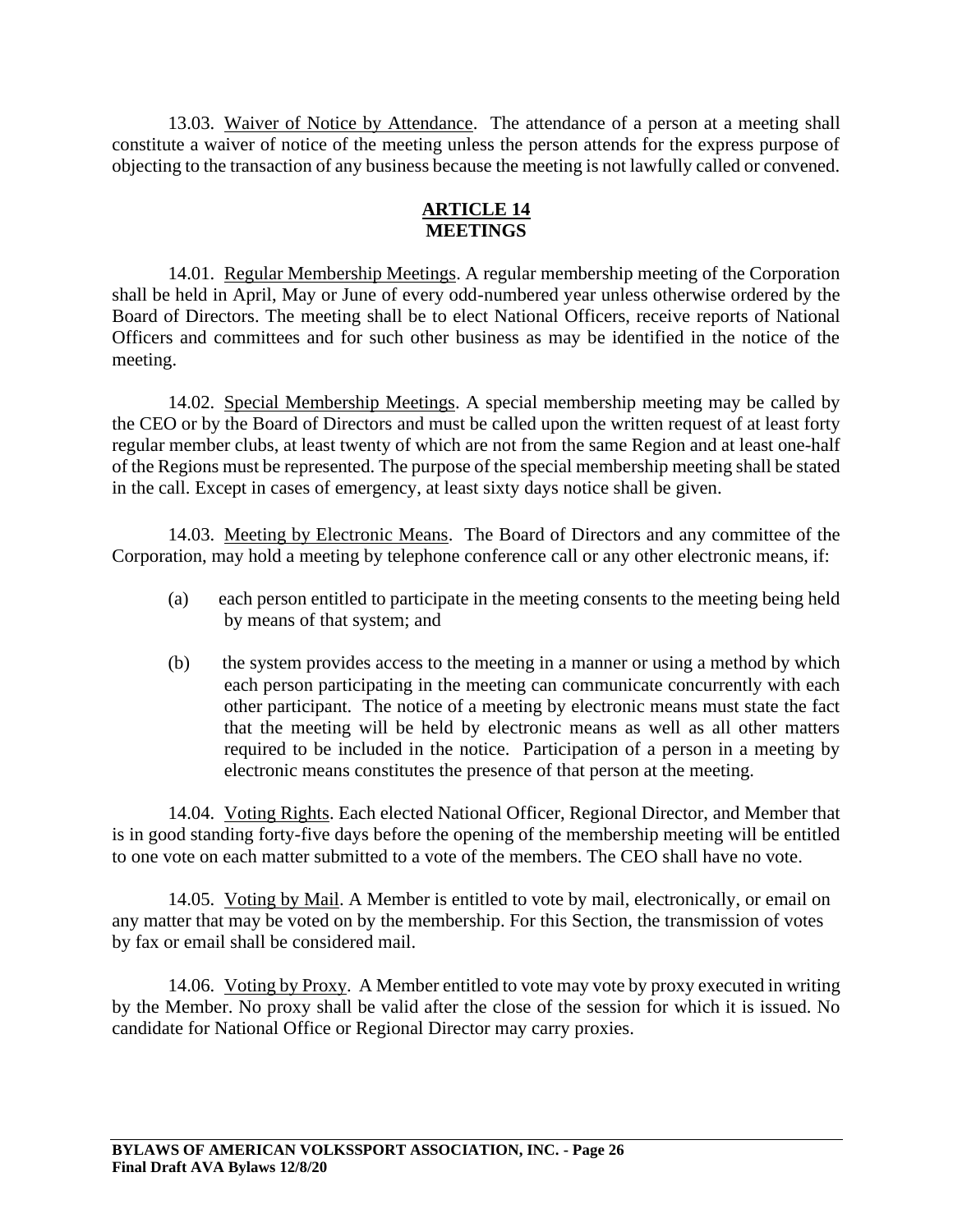### **ARTICLE 15 INTELLECTUAL PROPERTY**

15.01. Intellectual Property. Intellectual Property consists of works of authorship about volkssports including, but not limited to, publications, logos, and photographs and their associated trademarks, copyrights, renewals, extensions and causes of action for works. Intellectual Property includes anything that can be copyrighted, trade or service marked, or patented. Copyright typically covers articles, photos, manuals, computer software and apps, and drawings.

15.02. Ownership. All Intellectual Property created by employees and volunteers within the scope of their duties and responsibilities will be owned by the Corporation. For the Corporation to use Intellectual Property (such as to reproduce, prepare derivative works, distribute copies of by sale, transfer, rent, perform or display, and publicity, and to protect privacy) not owned by the Corporation, the following shall apply:

- (a) Any individual or Member that submits to the Corporation for the Association's use or publication intangible property that he or she prepares, creates, or authors shall grant the Corporation unlimited, non-exclusive use and perpetual license to use of that intangible property.
- (b). Any intangible property prepared, created, or authored by a Corporation officer, director, volunteer, committee or commission member, or paid staff member in the performance of their duties belongs solely to the Corporation.
- (c) Works for hire belong solely to the Corporation unless a written, signed agreement provides differently.

15.03. Disputes. In the event of any dispute concerning any matter whatsoever between the creator of an original work and the Association, the parties shall meet at the Association's thencurrent main headquarters offices, or by teleconference or conference call, to informally attempt to resolve the dispute, and, if the meeting fails to resolve the dispute, shall meet subsequently there again in a formal mediation with an independent mediator. Any unresolved disputes shall be resolved by confidential binding arbitration according to the rules of the American Arbitration Association in the county of the Association's then-current main headquarters offices. An exception to all of the above is either party may take equitable legal action in the county of its then-current main headquarters offices to preserve any right pending completion of the arbitration without waiving the arbitration agreement or any other right.

## **ARTICLE 16 AMENDMENTS TO BYLAWS**

16.01 Amendments. These Bylaws may be amended at any regular or special meeting of the AVA by a majority vote of the eligible delegates represented in person or by proxy, provided that the proposed amendment has been submitted to the Board of Directors and submitted, in writing, to all Members at least sixty days prior to the regular or special membership meeting at which vote shall be taken.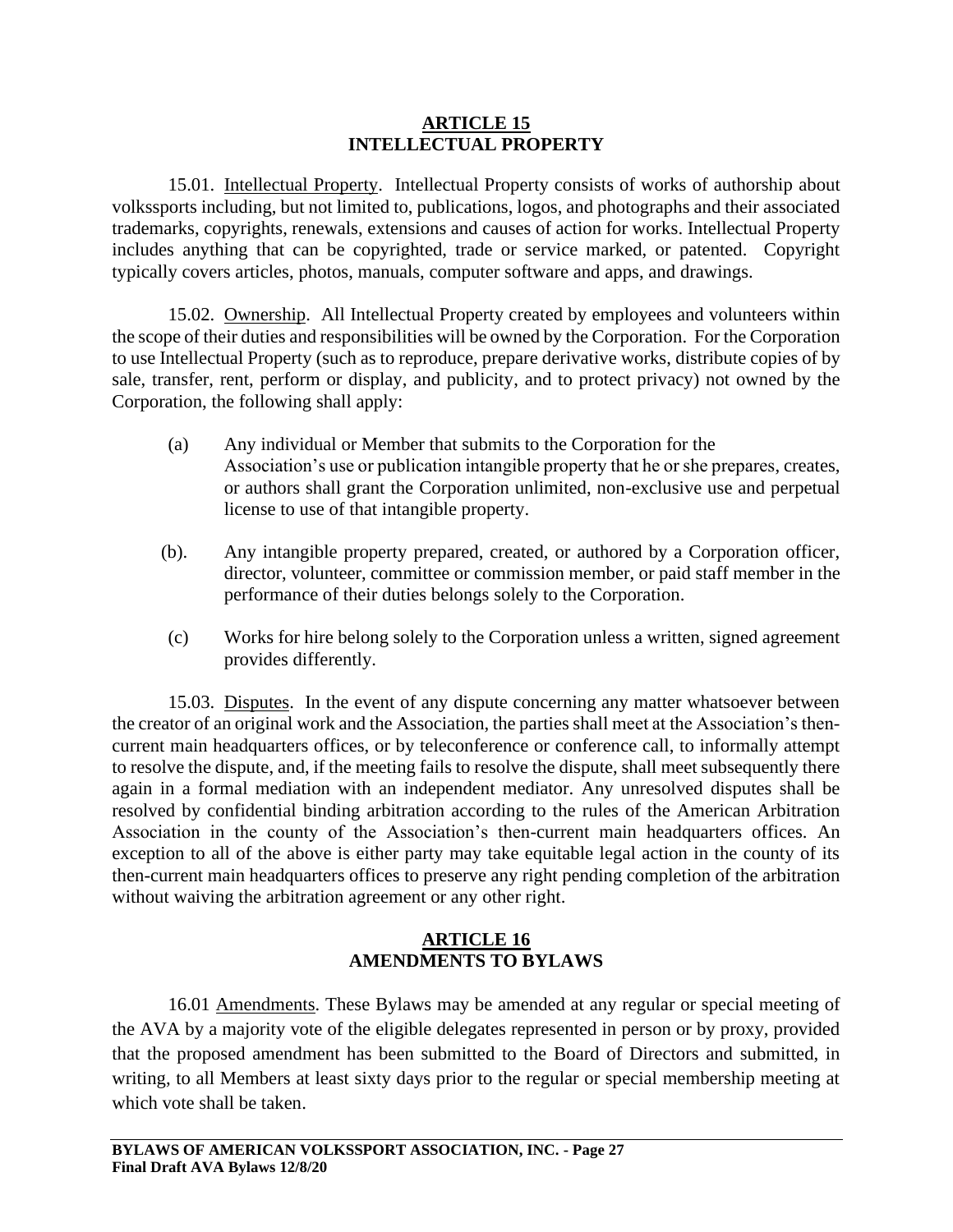16.02 Waiver of Notice. The requirement for sixty days notice to all Members of the AVA can be waived by two-thirds vote of the eligible voters represented in person or by proxy at a regular or special membership meeting of the AVA.

16.03 Waiver Process. If Section 16.02 of this Article is used in a regular or special membership meeting of the AVA so as to waive the requirements of Section 16.01 of this Article, then any such amendment must be submitted to the Board Secretary in writing.

### **ARTICLE 17 MISCELLANEOUS PROVISIONS**

17.01. Legal Authorities Governing Construction of Bylaws. The Bylaws shall be construed per the laws of the State of Texas. All references in the Bylaws to statutes, regulations, or other sources of legal authority shall refer to the authorities cited, or their successors, as they may be amended from time to time.

17.02. Legal Construction. If any Bylaw provision is held to be invalid, illegal, or unenforceable in any respect, the invalidity, illegality, or unenforceability shall not affect any other provision, and the Bylaws shall be construed as if the invalid, illegal, or unenforceable provision had not been included in the Bylaws.

17.03. Headings. The headings used in the Bylaws are used for convenience and shall not be considered in construing the terms of the Bylaws.

17.04. Electronic Signatures. To the fullest extent permitted by the Act and other law, including the Texas Uniform Electronic Transactions Act, electronic signatures (such as email) of Directors and officers, as between each other or each of them and the Corporation, shall constitute the valid signature of the person for purposes of obtaining consents or other matters prescribed by these Bylaws, unless a Director or officer submits a written refusal to conduct certain transactions by electronic means.

17.05. Gender. Wherever the context requires, all words in the Bylaws in the male gender shall be deemed to include the female or neuter gender, all singular words shall include the plural, and all plural words shall include the singular.

17.06. Seal. The Board of Directors may provide for a corporate seal.

17.07. Power of Attorney. A person may execute any instrument related to the Corporation utilizing a power of attorney if an original executed copy of a power of attorney is provided to the Secretary of the Corporation to be kept with the Corporation records.

17.08. Parties Bound. The Bylaws shall be binding upon and inure to the benefit of the Members, Directors, officers, committee members, employees, volunteers, AVA Associate